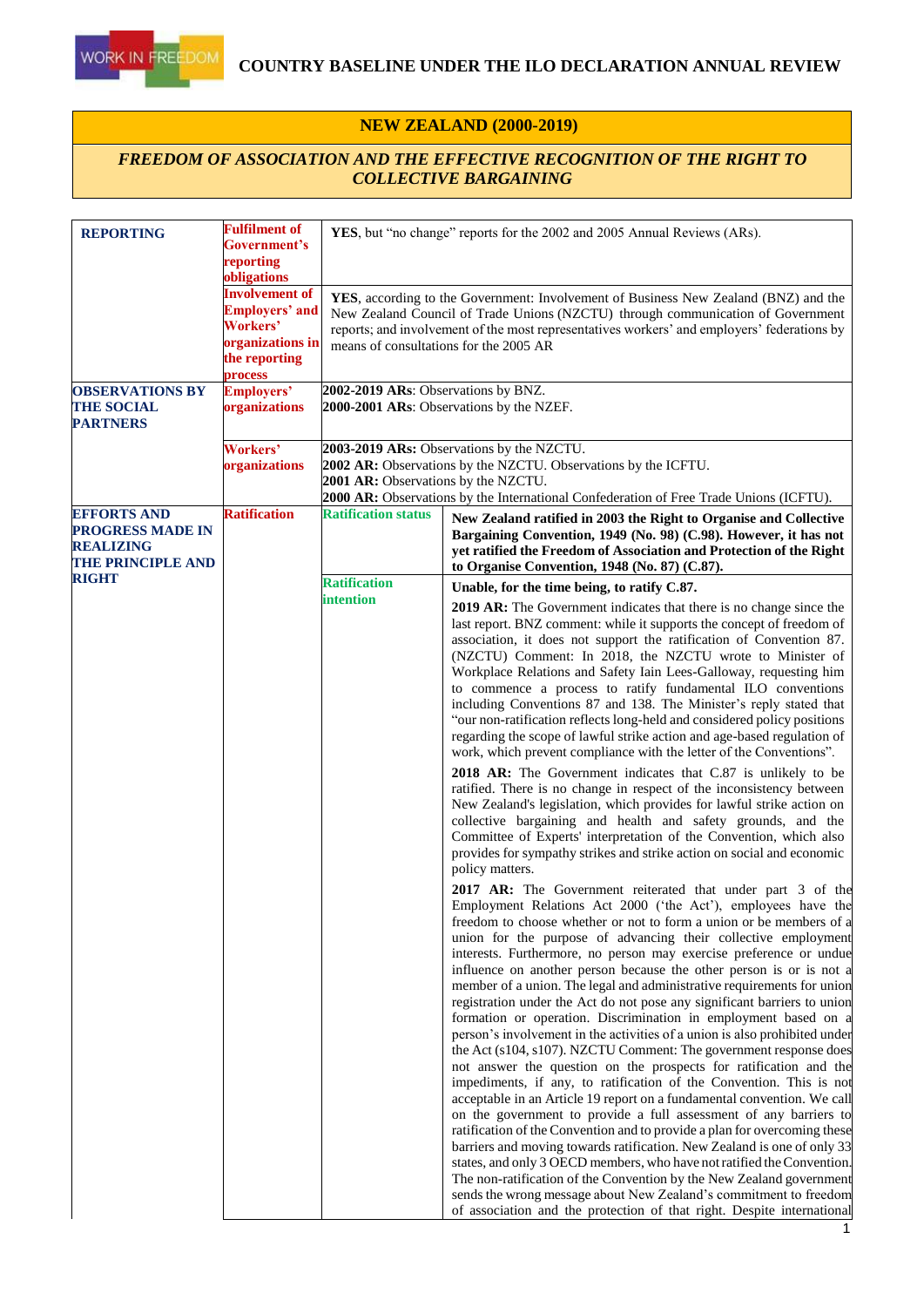**WORK IN FREEDOM** 

obligations to promote freedom of association and collective bargaining, the New Zealand government has made regressive policy moves since the last periodic report. Following a protracted parliamentary process and widespread public opposition, the Government passed the Employment Relations Amendment Act 2014 ('the Amendment Act') through its final stages in late October and early November 2014.

The Amendment Act breaches New Zealand's obligations to promote freedom of association and collective bargaining in a number of ways: • Removal of the duty to conclude a collective agreement; • A sixty-day period where parties cannot reinitiate bargaining without agreement creates undue delay in negotiations and restricts strike action for a 100-day period (because industrial action cannot be commenced for 40 days after bargaining is initiated; • Effective removal of the right to strike in support of multi-employer bargaining; and • Unnecessary obstacles to and disproportionate deductions for taking strike action are a breach of the right to strike. Taken as a whole, the Act is regressive and fails to promote collective bargaining. We discuss each of these issues in our response to New Zealand's Article 19 Report on C98. In response to NZCTU's comment, the Government stated that it had previously reported on the prospects for ratification and impediments to ratification of C87, and its position is published in the ILO Compilation of Baseline Tables. There is no change on this matter since the previous report. Matters concerning changes to the Employment Relations Act have been raised in previous baseline updates and, as the NZCTU notes above, New Zealand's 2017 Article 22 report on C98. As the NZCTU discusses each of its above points more substantively in New Zealand's 2017 Article 22 report on C98, we refer the ILO to the Government's comments and responses made in that report. There have been no changes to the Employment Relations Act over the past year.

BusinessNZ Comment As BusinessNZ has pointed out on many previous occasions, New Zealand has not ratified Convention 87 (Freedom of Association and Protection of the Right to Organise) largely because of the way in which the Committee of Experts on the Application of Conventions and Recommendations has chosen to interpret the Convention. Although the Convention itself makes no mention of any right to strike, the Committeehas not only found the language used capable of sustaining the right but has gone further by also supporting secondary (or sympathy) strike action and strike action on economic, social and political grounds – strikes which affect far more people than the employers involved and to which those same employers have no ability to respond. This proposition has been strongly refuted by employers (notably at the 2012 International Labour Conference) and supported by many governments. The assertion of a general right to strike in respect to matters that are not work- or workplace-related is of considerable concern to employers since the exercise of such a right has the potential to damage the livelihoods of workers playing no part in the strike, the industries in which they work and a country's economy generally. In such a situation there are no winners. In New Zealand, legal strike action can be undertaken in two instances – in support of the creation or renewal of a collective agreement and on health and safety grounds. Strikes of this kind the affected employer has the ability to settle. Any damage inflicted will be confined to the immediate parties. Economic, social and political strikes, by contrast, are an attempt to inflict one section of the community's view of its best interests on all other community members.

**2016 AR:** The Government reported that although C.87 has not yet been ratified, the Employment Relations Act 2000 provides that employees have the freedomto choose whether or not to forma union or be members of a union for the purpose of advancing their collective employment interests; and the exercise of preference or undue influence over whether a person is or is not a member of a union is forbidden, and that the legal and administrative requirements for union registration under the Act do not pose any significant barriers to union formation or operation.

**2015 AR**: The Government reiterated the statement it made under the previous review.

NZCTU continues to advocate for legal changes to bring New Zealand's law into compliance with C87 and for ratification of the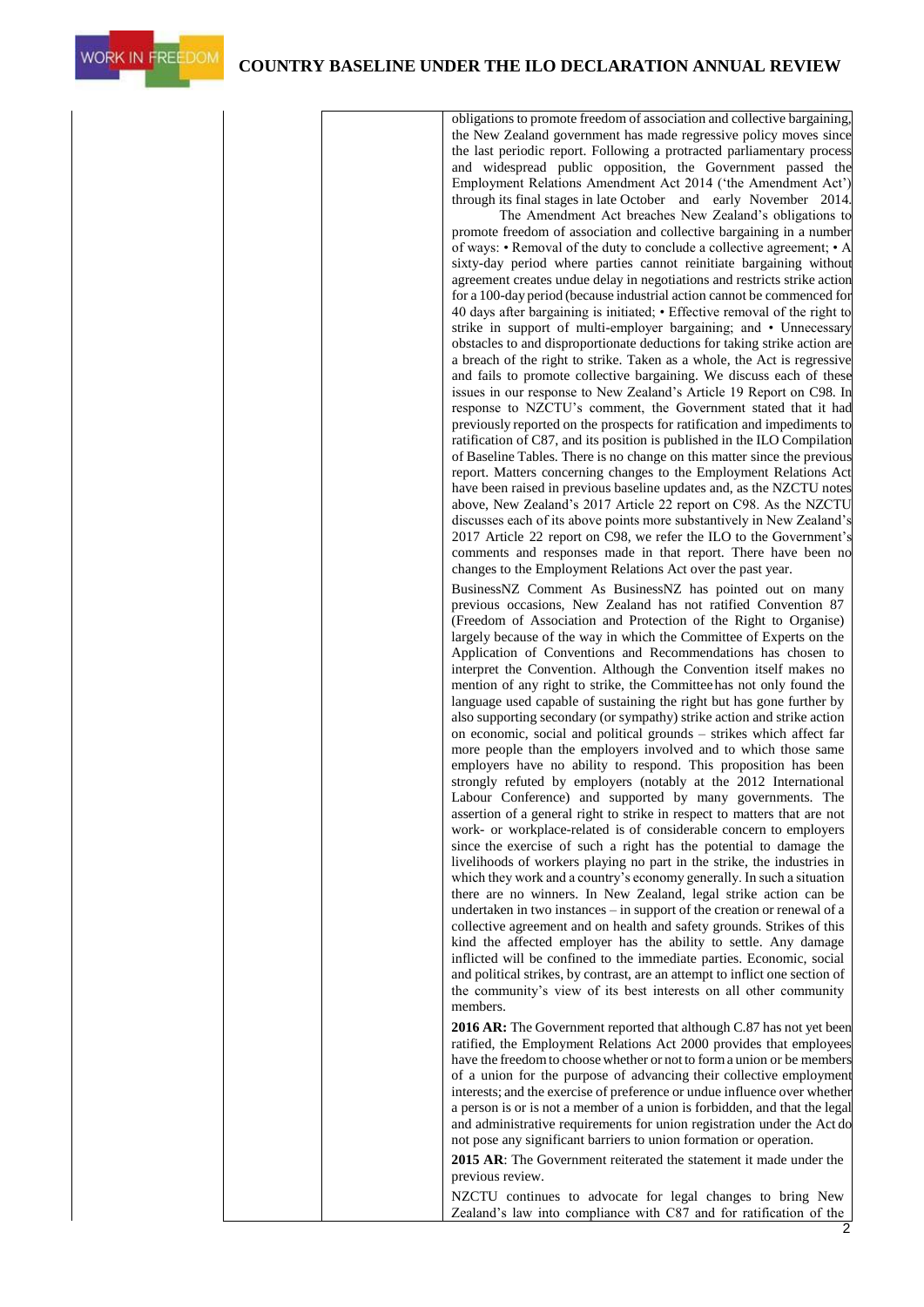

| Convention.<br>2014 AR: The Government reiterated the "no change" statement it                                                                                                                                                                                                                                                                                                                                                                                                                                                                                                                                                                                                                                                                                                                                                                                                                                                                                                                                                                                                                                                                                                                                                                                                                                                                                                                                                                      |
|-----------------------------------------------------------------------------------------------------------------------------------------------------------------------------------------------------------------------------------------------------------------------------------------------------------------------------------------------------------------------------------------------------------------------------------------------------------------------------------------------------------------------------------------------------------------------------------------------------------------------------------------------------------------------------------------------------------------------------------------------------------------------------------------------------------------------------------------------------------------------------------------------------------------------------------------------------------------------------------------------------------------------------------------------------------------------------------------------------------------------------------------------------------------------------------------------------------------------------------------------------------------------------------------------------------------------------------------------------------------------------------------------------------------------------------------------------|
| made under the previous review.                                                                                                                                                                                                                                                                                                                                                                                                                                                                                                                                                                                                                                                                                                                                                                                                                                                                                                                                                                                                                                                                                                                                                                                                                                                                                                                                                                                                                     |
| According to the BNZ: While the BNZ supports the concept of freedom<br>of association, it does not support ratification of C.87 due to the belief<br>that strike action should not be permissible over matters for which the<br>affected employer can do nothing to influence.                                                                                                                                                                                                                                                                                                                                                                                                                                                                                                                                                                                                                                                                                                                                                                                                                                                                                                                                                                                                                                                                                                                                                                      |
| 2013 AR: According to the Government: There has been no change in<br>the status of the ratification of                                                                                                                                                                                                                                                                                                                                                                                                                                                                                                                                                                                                                                                                                                                                                                                                                                                                                                                                                                                                                                                                                                                                                                                                                                                                                                                                              |
| C.87 over the last year. According to the BNZ: There are no<br>impediments to the right to form and join unions in New Zealand.                                                                                                                                                                                                                                                                                                                                                                                                                                                                                                                                                                                                                                                                                                                                                                                                                                                                                                                                                                                                                                                                                                                                                                                                                                                                                                                     |
| According to the NZCTU: Considering the latest development and<br>legal reforms in the country, the NZCTU regrets to report that it<br>believes that ratification of C.87 is now less likely than it was before<br>2009.                                                                                                                                                                                                                                                                                                                                                                                                                                                                                                                                                                                                                                                                                                                                                                                                                                                                                                                                                                                                                                                                                                                                                                                                                            |
| 2012 AR: According to BNZ: As BNZ has noted on previous occasions,                                                                                                                                                                                                                                                                                                                                                                                                                                                                                                                                                                                                                                                                                                                                                                                                                                                                                                                                                                                                                                                                                                                                                                                                                                                                                                                                                                                  |
| while it supports the concept of freedom of association, it does not<br>support ratification of C.87 due to the concern that C.87 would entitle<br>workers to take strike action over social and economic matters or<br>secondary strike action against employers not involved in a particular<br>dispute. BNZ does not believe that strike action should be permissible<br>over matters for which the affected employer has no responsibility and<br>can do nothing to influence.                                                                                                                                                                                                                                                                                                                                                                                                                                                                                                                                                                                                                                                                                                                                                                                                                                                                                                                                                                  |
| 2011 AR: According to BNZ: While BNZ supports the concept of<br>freedom of association, it does not support ratification of C.87. It<br>remains concerned that C.87 entitles workers to take strike action over<br>social and economic matters or secondary strike action against<br>employers not involved in a particular dispute, as interpreted by the<br>Freedom of Association Committee. BNZ does not believe that strike<br>action should be permissible over matters for which the affected<br>employer has no responsibility and can do nothing to influence.                                                                                                                                                                                                                                                                                                                                                                                                                                                                                                                                                                                                                                                                                                                                                                                                                                                                             |
| 2010 AR: BNZ and NZCTU reiterated the statements they made under<br>the 2009 AR.                                                                                                                                                                                                                                                                                                                                                                                                                                                                                                                                                                                                                                                                                                                                                                                                                                                                                                                                                                                                                                                                                                                                                                                                                                                                                                                                                                    |
| 2009 AR: According to the Government: It is New Zealand<br>government policy to ratify treaties only when it is certain that New<br>Zealand will be fully compliant. To all intents and purposes, New<br>Zealand already complies with the letter and spirit of this Convention,<br>but is unable to ratify it given that ILO jurisprudence requires that<br>sympathy strikes and strikes on general social and economic issues<br>should be able to occur without legal penalty. This is contrary to New<br>Zealand's employment relations legislative framework, which clearly<br>specifies the range of lawful and unlawful strikes and the respective<br>immunities and penalties involved in taking such actions. Under<br>current law, protected strike action is that which takes place in pursuit<br>of collective bargaining or on worker health and safety grounds. The<br>Government considers that these provisions remain appropriate<br>although an additional review of the compatibility between national<br>employment legislation and the provisions of C.87 could bring a little<br>substantive benefit, as proposed by the NZCTU.<br>According to BNZ: BNZ would reiterate comments made under the<br>previous ARs regarding New Zealand's non-ratification of C.87. In this<br>particular case the problem is not so much with the Convention itself but<br>with the way in which it has been interpreted by the ILO Committee |
| on Freedom of Association. Sympathy strikes, and strikes on social and<br>economic grounds are not in the interests of the country generally and<br>are matters that an affected employer cannot readily deal with. Strikes<br>that inconvenience more than the immediate parties are not, in the<br>opinion of BNZ, something to be encouraged, particularly when, as<br>will often be the case, the focus of the action is on government<br>decision-making. In addition, the decent work concept, with its<br>emphasis on workplace productivity, makes general strikes counter-<br>intuitive. In a democracy there is an electoral process to address<br>concerns of this sort.                                                                                                                                                                                                                                                                                                                                                                                                                                                                                                                                                                                                                                                                                                                                                                 |
| According to the NZCTU: NZCTU believes that there should be a<br>review of current employment legislation and practice in New Zealand<br>for compliance with C.87 with a view to ratifying that Convention.                                                                                                                                                                                                                                                                                                                                                                                                                                                                                                                                                                                                                                                                                                                                                                                                                                                                                                                                                                                                                                                                                                                                                                                                                                         |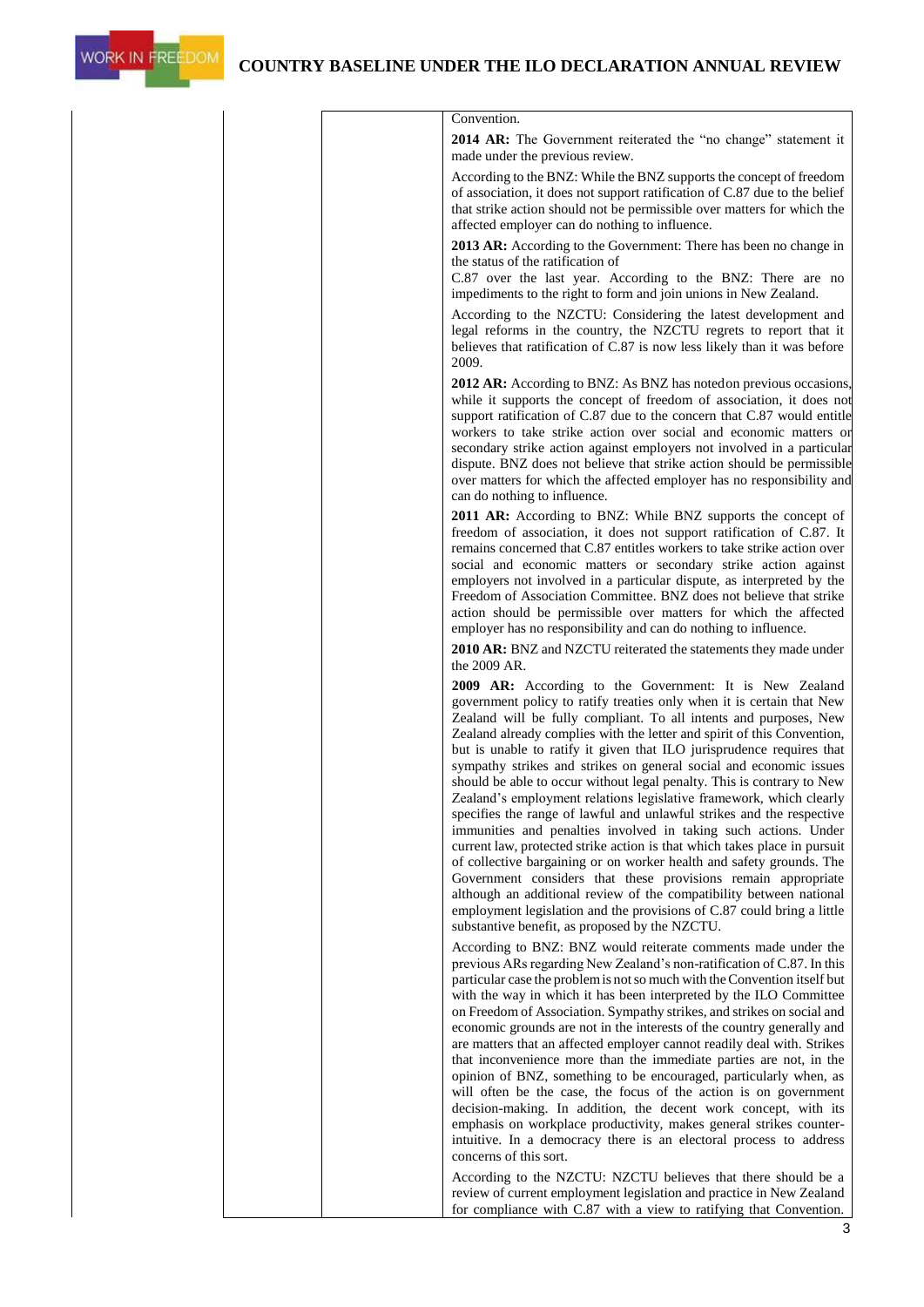

|                                        |                           | Recent improvements in employment legislation have strengthened the<br>workers' rights to freedom of association and protection of the right to<br>organise. The NZCTU notes that New Zealand employment policy and<br>practice is more robust in recognizing workers' rights than the policy<br>and practice of many other ILO member States which have ratified<br>C.87. NZCTU notes that New Zealand law and practice complies with<br>a literal reading of C.87. Issues relating to non-compliance are based on<br>the broad interpretation and implications of the discussion by the ILO<br>Committee of Experts on the Application of Conventions and<br>Recommendations, particularly in its General Survey of 1994. The<br>employment legislation and practice in New Zealand has changed since<br>the 1990s, with a particular strengthening of "the right to have recourse"<br>to impartial and rapid arbitration machinery for individual or collective<br>grievances concerning the interpretation or application of collective<br>agreements", as outlined in chapter V, paragraph 167 of the 1994<br>ILO General Survey. There has been overall strengthening of<br>employment legislation for collective bargaining by workers in New<br>Zealand, including the use of mediation and judicial processes for<br>examining employment disputes arising from collective bargaining.<br>The NZCTU further notes that the Government adheres to such<br>arbitration processes in general situations where the Government is the<br>employer. The NZCTU recommends therefore a review of the New<br>Zealand employment legislation and practice together with substantive<br>ILO discussions on the issue, such as in the above chapter V on the right<br>to strike, with a view to ratifying C.87.<br>2008 AR: According to the Government: New Zealand is unable, for<br>the time being, to ratify C.87. According to BNZ: it does not support<br>ratification of C.87 for reasons stated previously given the broad<br>interpretation by the Committee on Freedom of Association that<br>includes the right. The BNZ considers that such strikes benefit neither<br>employers nor worker and could only undermine current government<br>attempts to transform the New Zealand economy. The NZCTU stated<br>its support for the ratification of C.87; however, the employment<br>legislation and practice had to be reviewed. |
|----------------------------------------|---------------------------|------------------------------------------------------------------------------------------------------------------------------------------------------------------------------------------------------------------------------------------------------------------------------------------------------------------------------------------------------------------------------------------------------------------------------------------------------------------------------------------------------------------------------------------------------------------------------------------------------------------------------------------------------------------------------------------------------------------------------------------------------------------------------------------------------------------------------------------------------------------------------------------------------------------------------------------------------------------------------------------------------------------------------------------------------------------------------------------------------------------------------------------------------------------------------------------------------------------------------------------------------------------------------------------------------------------------------------------------------------------------------------------------------------------------------------------------------------------------------------------------------------------------------------------------------------------------------------------------------------------------------------------------------------------------------------------------------------------------------------------------------------------------------------------------------------------------------------------------------------------------------------------------------------------------------------------------------------------------------------------------------------------------------------------------------------------------------------------------------------------------------------------------------------------------------------------------------------------------------------------------------------------------------------------------------------------------------------------------------------------------------------------------------------------------------------------|
|                                        |                           | 2007 AR: According to the Government: New Zealand's policy remains<br>not to ratify any Convention unless law, policy and practice fully<br>comply with the provisions of the Convention.<br><b>2004 AR:</b> The Government stated that it is continuing to monitor the                                                                                                                                                                                                                                                                                                                                                                                                                                                                                                                                                                                                                                                                                                                                                                                                                                                                                                                                                                                                                                                                                                                                                                                                                                                                                                                                                                                                                                                                                                                                                                                                                                                                                                                                                                                                                                                                                                                                                                                                                                                                                                                                                                  |
|                                        |                           | compatibility of national law, policy and practice with C.87 to assess<br>whether ratification of this instrument will be possible in the future                                                                                                                                                                                                                                                                                                                                                                                                                                                                                                                                                                                                                                                                                                                                                                                                                                                                                                                                                                                                                                                                                                                                                                                                                                                                                                                                                                                                                                                                                                                                                                                                                                                                                                                                                                                                                                                                                                                                                                                                                                                                                                                                                                                                                                                                                         |
|                                        |                           | 2001 AR: The Government stated that its intention is to promote<br>observance in New Zealand of the principles underlying in C.87 and<br>C.98 in order to ratify them. Based on information in GB.282/LILS/7<br>and GB.282/8/2 (Nov. 2001): The Government intended to ratify C.87<br>and C.98.                                                                                                                                                                                                                                                                                                                                                                                                                                                                                                                                                                                                                                                                                                                                                                                                                                                                                                                                                                                                                                                                                                                                                                                                                                                                                                                                                                                                                                                                                                                                                                                                                                                                                                                                                                                                                                                                                                                                                                                                                                                                                                                                          |
| <b>Recognition of</b><br>the principle | <b>Constitution</b>       | NIL.                                                                                                                                                                                                                                                                                                                                                                                                                                                                                                                                                                                                                                                                                                                                                                                                                                                                                                                                                                                                                                                                                                                                                                                                                                                                                                                                                                                                                                                                                                                                                                                                                                                                                                                                                                                                                                                                                                                                                                                                                                                                                                                                                                                                                                                                                                                                                                                                                                     |
| and right                              | <b>Policy-Legislation</b> | <b>Legislation:</b><br>$\bullet$                                                                                                                                                                                                                                                                                                                                                                                                                                                                                                                                                                                                                                                                                                                                                                                                                                                                                                                                                                                                                                                                                                                                                                                                                                                                                                                                                                                                                                                                                                                                                                                                                                                                                                                                                                                                                                                                                                                                                                                                                                                                                                                                                                                                                                                                                                                                                                                                         |
| (prospect(s),<br>means of action,      | and/or Regulations        | 2019 AR: The Employment Relations Amendment Act 2018 was                                                                                                                                                                                                                                                                                                                                                                                                                                                                                                                                                                                                                                                                                                                                                                                                                                                                                                                                                                                                                                                                                                                                                                                                                                                                                                                                                                                                                                                                                                                                                                                                                                                                                                                                                                                                                                                                                                                                                                                                                                                                                                                                                                                                                                                                                                                                                                                 |
| <b>basic</b> legal                     |                           | passed, and strengthens collective bargaining and union rights in the<br>workplace. It repeals the ability for employers to deduct pay as a                                                                                                                                                                                                                                                                                                                                                                                                                                                                                                                                                                                                                                                                                                                                                                                                                                                                                                                                                                                                                                                                                                                                                                                                                                                                                                                                                                                                                                                                                                                                                                                                                                                                                                                                                                                                                                                                                                                                                                                                                                                                                                                                                                                                                                                                                              |
| provisions)                            |                           | response to partial strike action; restores a duty to conclude collective<br>bargaining, unless there is a genuine reason not to; removes the ability<br>of employers to opt out of bargaining for a multi-employer collective<br>agreement; and restores the '30-day rule', requiring new employees to<br>be employed under terms and conditions consistent with the relevant<br>collective agreement for their first 30 days of employment.<br>2018 AR: According to the Government, an Employment Relations<br>Amendment Bill is currently due for further consideration by<br>Parliament. The Bill as currently drafted would repeal the ability for<br>employers to deduct pay as a response to partial strike action. It would<br>also reinstate the ability for union members to access an employer's                                                                                                                                                                                                                                                                                                                                                                                                                                                                                                                                                                                                                                                                                                                                                                                                                                                                                                                                                                                                                                                                                                                                                                                                                                                                                                                                                                                                                                                                                                                                                                                                                             |
|                                        |                           | premises without the employer's prior consent, provided they do so at<br>a reasonable time, in a reasonable way with regard to the businesses'                                                                                                                                                                                                                                                                                                                                                                                                                                                                                                                                                                                                                                                                                                                                                                                                                                                                                                                                                                                                                                                                                                                                                                                                                                                                                                                                                                                                                                                                                                                                                                                                                                                                                                                                                                                                                                                                                                                                                                                                                                                                                                                                                                                                                                                                                           |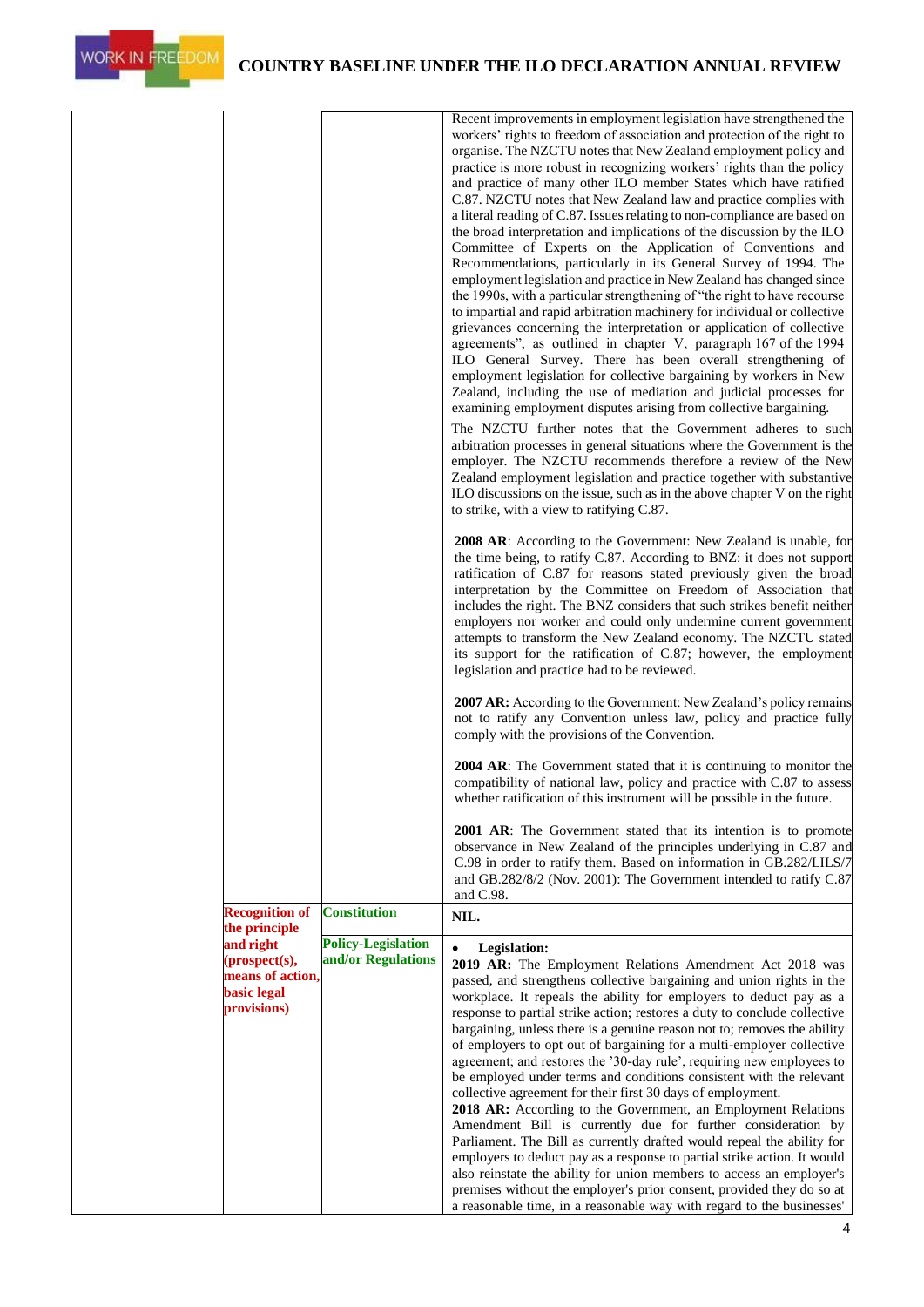



|  | operations, and in compliance with any reasonable requirements<br>relating to health and safety or security. The Bill as currently drafted<br>would also strengthen collective bargaining by: restoring a duty to<br>conclude bargaining unless there is genuine reason not to do so;<br>restoring the opportunity for unions to initiate collective bargaining<br>earlier; removing the option for employers to opt out of bargaining for<br>a multi-employer collective agreement; and restoring the '30-day rule'<br>which requires new employees to be employed under terms and<br>conditions consistent with the relevant collective agreement for their<br>first 30 days of employment. Further information on the Bill including<br>its text, public submissions received, and the Select Committee report<br>is available at: https://www.parliament.nz/en/pb/bills-and-laws/bills-<br>proposed-laws/document/BILL_76257/employment-relations-<br>amendment-bill                                                                                                                                                                                                                                                                                                                                                                                                                                                                                                                                                                                                                                                                                                                                                                                                                                                                                                                                                                                                                                                                                 |
|--|----------------------------------------------------------------------------------------------------------------------------------------------------------------------------------------------------------------------------------------------------------------------------------------------------------------------------------------------------------------------------------------------------------------------------------------------------------------------------------------------------------------------------------------------------------------------------------------------------------------------------------------------------------------------------------------------------------------------------------------------------------------------------------------------------------------------------------------------------------------------------------------------------------------------------------------------------------------------------------------------------------------------------------------------------------------------------------------------------------------------------------------------------------------------------------------------------------------------------------------------------------------------------------------------------------------------------------------------------------------------------------------------------------------------------------------------------------------------------------------------------------------------------------------------------------------------------------------------------------------------------------------------------------------------------------------------------------------------------------------------------------------------------------------------------------------------------------------------------------------------------------------------------------------------------------------------------------------------------------------------------------------------------------------------------------|
|  | <b>BusinessNZ</b> comment: The Employment Relations Amendment Bill's<br>proposed changes are intended to give greater power to unions at the<br>expense of employers. As the government's response indicates, unions'<br>right of access without first seeking permission is to be restored<br>(permission currently must not be unreasonably withheld) while partial<br>strike action is effectively legalised. Employers will lose the right to opt<br>out of multi-employer bargaining and once bargaining has been initiated<br>(and unions have the right to initiate first) will have no choice other than<br>to conclude a collective agreement. In BusinessNZ's view these latter<br>two provisions are entirely at odds with the concept of freedom of<br>association since to be truly free, collective bargaining must be freely<br>entered into and collective agreements freely concluded. BusinessNZ<br>objects strongly to these particular provisions which in its view are in<br>breach of Convention 98, a Convention very much focused on the<br>voluntary nature of collective bargaining. Other provisions of the bill<br>also favour unions, requiring employers to distribute union information<br>to new employees, provide union delegates with a reasonable amount of<br>paid time off work for union duties, restore the 30-day rule which<br>requires new employees to be covered by an applicable collective for the<br>first 30 days of their employment and extend the ambit of a collective<br>agreement to cover work done by non-union members if the work<br>compares with the work in which unions' members are engaged. All<br>such provisions undermine the ability of employers to manage their<br>enterprises successfully to their own and their employees' advantage. If<br>they come into effect, the limitations imposed on enterprise bargaining<br>and the increase in government-imposed costs will have an inevitably<br>damaging effect both on employing organisations and the New Zealand<br>economy. |
|  | New Zealand Government response to BusinessNZ<br>Business New Zealand has made a number of comments on recent<br>proposed changes to the Employment Relations Act - in particular that<br>these are inconsistent with the provisions of Convention 98 - and<br>appended a lengthy discussion paper to their comment. The<br>Government considers that the comments made are not relevant to<br>current reporting on Convention 87 as they concern Convention 98,<br>which the Government will be reporting on in 2020 under the Article<br>22 process. However, as the issue has been raised, the Government<br>notes the following points. The Government does not agree that its<br>proposed amendments are inconsistent with Convention 98.                                                                                                                                                                                                                                                                                                                                                                                                                                                                                                                                                                                                                                                                                                                                                                                                                                                                                                                                                                                                                                                                                                                                                                                                                                                                                                           |
|  | NZCTU comment: the NZCTU commends the newly elected Labour-<br>led Government in seeking to reverse the deleterious effects of 2014<br>changes to employment legislation and has supported the Government<br>to achieve these objectives.<br>2016 AR: According to the Government: the Employment Standards<br>Legislation Bill 2015 proceeded through Parliament in March 2016 and<br>came into force on 1 April 2016 through specific amendments to the<br>following legislation: i) Employment Relations Act 2000; ii) The<br>Parental Leave and Employment Protection Act 1987; iii) Minimum                                                                                                                                                                                                                                                                                                                                                                                                                                                                                                                                                                                                                                                                                                                                                                                                                                                                                                                                                                                                                                                                                                                                                                                                                                                                                                                                                                                                                                                         |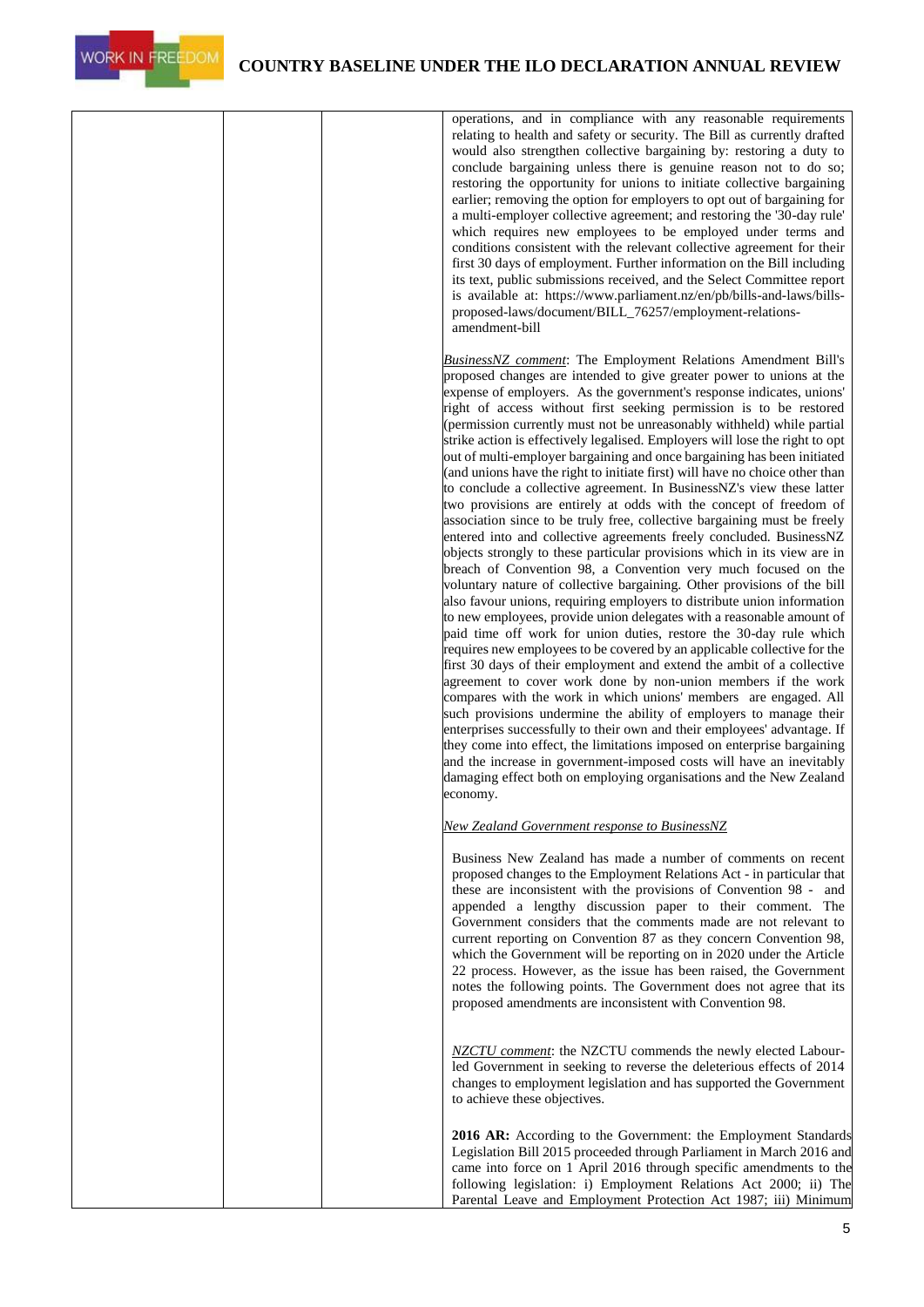

|  | Wage Act 1983; and iv) Holidays Act.                                                                                                               |
|--|----------------------------------------------------------------------------------------------------------------------------------------------------|
|  | 2003; v) Wages Protection Act 1983. These changes:                                                                                                 |
|  | a) extend paid parental leave to more workers and increase the                                                                                     |
|  | flexibility of the scheme; b) strengthen the enforcement of employment                                                                             |
|  | standards; and c) address issues such as "zero-hour contracts" and other                                                                           |
|  | unfair employment practices. The Bill is located here:                                                                                             |
|  | http://www.legislation.govt.nz/bill/government/201<br>5/0053B/latest/versions.aspx                                                                 |
|  |                                                                                                                                                    |
|  | 2015 AR: According to the Government: The Employment Relations                                                                                     |
|  | Act 2000 (ER Act) encompasses the right to freedom of association and<br>right to organise. Part 3 of the ER Act (Freedom of Association) exists   |
|  | to make clear that employees have the freedom to choose, or not to                                                                                 |
|  | choose, to be part of a union, and that an employee's preference either                                                                            |
|  | way cannot be used against them. Part 4 of the ER Act (Recognition and                                                                             |
|  | Operation of Unions) outlines the role of unions in promoting their                                                                                |
|  | members' collective interests and stipulates how unions are to operate.                                                                            |
|  | Part 5 of the ER Act (Collective Bargaining) provides parties with the                                                                             |
|  | core requirements of the duty of good faith in relation to the collective                                                                          |
|  | bargaining process and assists them in understanding these provisions.                                                                             |
|  | Part 5 also covers the frameworks for initiating collective bargaining,                                                                            |
|  | multi-union or multi- employer<br>bargaining,                                                                                                      |
|  | facilitating bargaining, the collective agreements process, and what<br>constitutes a breach of good faith. A copy of the ER Act can be found      |
|  | here:<br>http://www.legislation.govt.nz/act/public/2000/002                                                                                        |
|  | 4/latest/DLM58317.html?src=qs                                                                                                                      |
|  | In 2012, amendments were made to the ER Act that require unions to                                                                                 |
|  | hold a secret ballot of members who would become party to a strike and                                                                             |
|  | to approve any strike action before undertaking the strike action (unless                                                                          |
|  | it is a strike on health and safety grounds). A majority is required for the                                                                       |
|  | strike to proceed and the union is required to announce the results of the                                                                         |
|  | ballot to their members as soon as reasonably practicable. The                                                                                     |
|  | Employment Relations Amendment Bill is currently before Parliament,                                                                                |
|  | which is considering further amendments to the ER Act including<br>changes to some collective bargaining provisions. These amendments              |
|  | are intended to reduce ineffective bargaining, increase choice and                                                                                 |
|  | flexibility in the collective bargaining framework, and improve fairness                                                                           |
|  | and balance of bargaining requirements. A copy of the Employment                                                                                   |
|  | Relations<br>Amendment<br>Bill<br>can<br>be<br>found<br>here:                                                                                      |
|  | http://www.legislation.govt.nz/bill/government/201                                                                                                 |
|  | 3/0105/latest/whole.html#DLM5160                                                                                                                   |
|  | According to NZCTU: Two key issues appear to stand in the way of                                                                                   |
|  | New Zealand's ratification of Convention 87. The Employment                                                                                        |
|  | Relations Act 2000 only permits strike action relating to bargaining for<br>a new collective agreement for the striking employees or on health and |
|  | safety grounds (ss 83-86). Secondary strike action (such as sympathy                                                                               |
|  | strikes) and strikes over social and economic issues are prohibited.                                                                               |
|  | These prohibitions have been held to be violations of freedom of                                                                                   |
|  | association by the Committee on Freedom of Association (CFA) and                                                                                   |
|  | the ILO has previously found that the Employment Relations Act 2000                                                                                |
|  | does not comply with C.87. NZCTU continues to advocate for law                                                                                     |
|  | change to bring New Zealand's law into compliance with C.87 and                                                                                    |
|  | for ratification of                                                                                                                                |
|  | C.87. The Government continues to pursue law changes that the                                                                                      |
|  | NZCTU believes are in breach of<br>C.98 (and C.87). A useful overview of the issues with these law                                                 |
|  | changes is contained in the ITUC's submission<br>on                                                                                                |
|  | Relations Amendment Bill. The<br>the Employment                                                                                                    |
|  | submission is available at: http://union.org.nz/policy/ituc-submission-                                                                            |
|  | employment-relations-amendment-bill. As NTCU noted in                                                                                              |
|  | previous declaration<br>reports, the<br>Employment                                                                                                 |
|  | Relations Amendment Bill currently before Parliament is                                                                                            |
|  | fundamentally inconsistent with rights to strike and rights to collective                                                                          |
|  | bargaining. The Government has attempted an extraordinarily weak                                                                                   |
|  | justification of this violation of their human rights obligations in advice                                                                        |
|  | provided to the Select Committee:                                                                                                                  |
|  | http://www.parliament.nz/resource/en-<br>nz/50SCTIR_ADV_00DBHOH_BILL12107_1_A3                                                                     |
|  | 58682/9feb13263da6bba952f89284f2fd1d25dbaf2c 5a As will be                                                                                         |
|  |                                                                                                                                                    |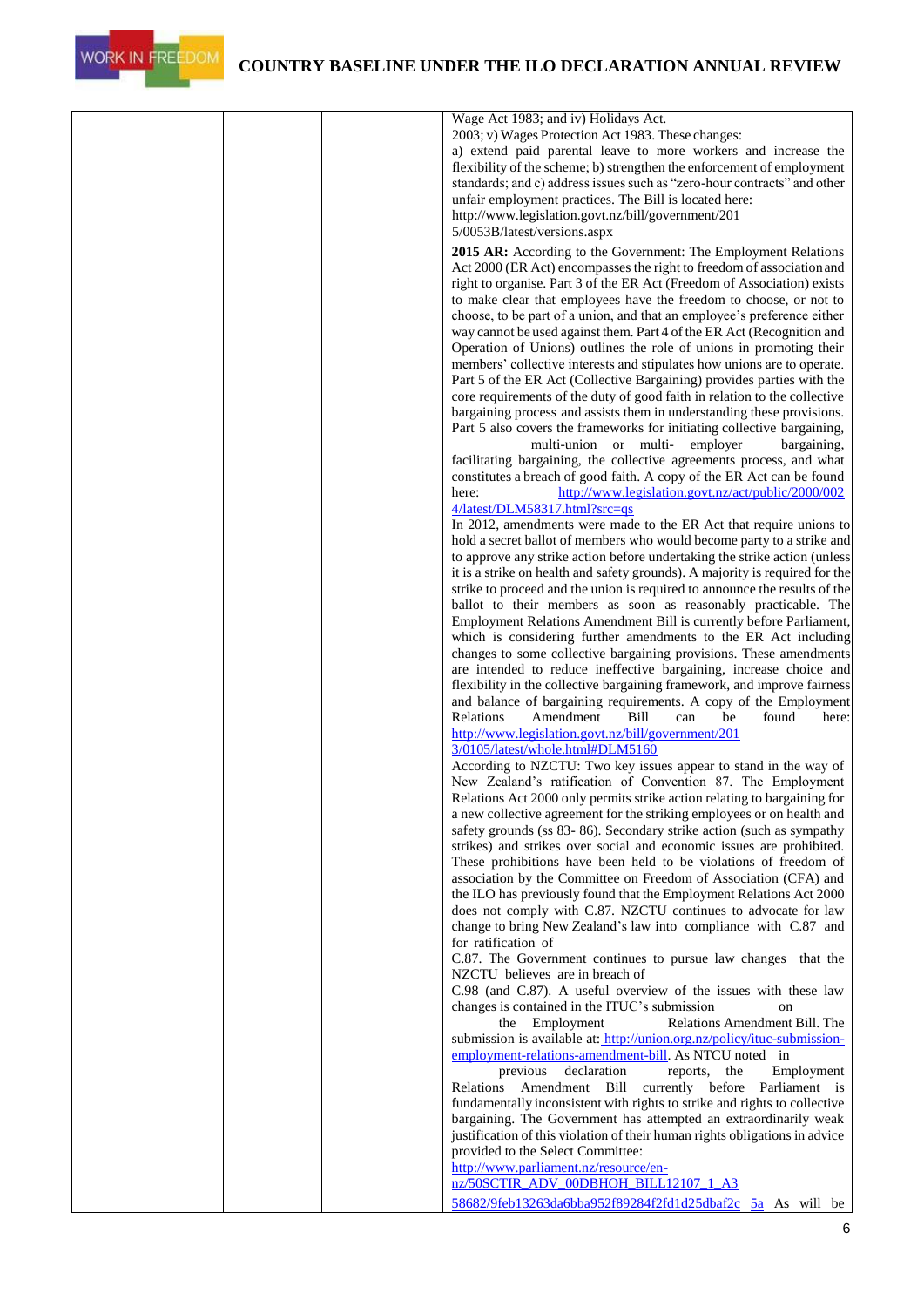



| apparent to the Committee, there is almost no attempt to engage with<br>ILO jurisprudence on the various issues in this document only bald<br>attempts to claim compliance. As previously indicated, the CTU will<br>look to progress complaints through ILO and other channels if this law<br>is passed. We call upon the Government to discard the regressive<br>elements of this law.<br>2014 AR: According to the Government: The Government currently<br>has the Employment Relations Amendment Bill before the House<br>which aims to create and maintain a flexible and fair employment<br>relations framework for both employees and employers. The Bill<br>provides a package of measures that will enhance the employment<br>relations framework. The Bill is available<br>online:                                                                                                                                                                                        |
|-------------------------------------------------------------------------------------------------------------------------------------------------------------------------------------------------------------------------------------------------------------------------------------------------------------------------------------------------------------------------------------------------------------------------------------------------------------------------------------------------------------------------------------------------------------------------------------------------------------------------------------------------------------------------------------------------------------------------------------------------------------------------------------------------------------------------------------------------------------------------------------------------------------------------------------------------------------------------------------|
| http://www.legislation.govt.nz/act/public/2010/012<br>5/latest/DLM3172506.html                                                                                                                                                                                                                                                                                                                                                                                                                                                                                                                                                                                                                                                                                                                                                                                                                                                                                                      |
| 2013 AR: According to the NZCTU: Challenges have occurred<br>following the amendments of the Employment Relations Act which<br>came into effect in 2011. As the Act enables employers to define<br>certain workers as contractors instead of employees, these workers who<br>are now being regarded as contractors are encountering hostility when<br>attempting to unionize. Furthermore, the recent legislative changes<br>have limited union access to workplaces, creating a barrier to<br>organising workers. There is now a requirement for unions to give one<br>working day's notice of intention to visit a worksite. An employer has<br>another day to decide whether to permit access. If the employer decides<br>to refuse the application they have an additional day to respond in<br>writing explaining why they are refusing access. The ground for refusal<br>requires a "reasonable cause" to withhold access, but while                                          |
| "reasonable" is not defined in the law, this ground can be misused and<br>it effectively frustrates union access to its members.                                                                                                                                                                                                                                                                                                                                                                                                                                                                                                                                                                                                                                                                                                                                                                                                                                                    |
| 2012 AR: According to the Government: The majority of the<br>amendments of the Employment Relations Act, passed in November<br>2010, came into effect on 1 April 2011.                                                                                                                                                                                                                                                                                                                                                                                                                                                                                                                                                                                                                                                                                                                                                                                                              |
| BNZ indicated that it had supported the Employment Relations Act<br>amendments.                                                                                                                                                                                                                                                                                                                                                                                                                                                                                                                                                                                                                                                                                                                                                                                                                                                                                                     |
| <b>2011 AR:</b> According to the Government: In July 2010 a Bill amended<br>New Zealand's Employment Relations Act 2000 to provide more<br>flexibility, greater choice, and ensure a balance of fairness for both<br>employers and workers. The Bills amends the Act to provide that union<br>access to workplaces is conditional on the employer's consent, which<br>cannot be unreasonably withheld. If a union representative makes a<br>request to enter a workplace, the employer must make a decision on<br>that request as soon as practicable but within two working days after<br>the request. If the employer does not respond within working days,<br>consent is treated as being given. If the employer declines a request,<br>s/he must provide reasons in writing within two working days after the<br>reason. Where an employer denies consent but does not provide a<br>written explanation on the grounds for refusal, s/he would be subject to<br>penalty action. |
| 2006 AR: The Government indicated that the Employment Relations<br>Amendment Act, 2004 came into force on 1 December 2004. The<br>objectives of this Act are the promotion of union access, representation<br>rights and collective bargaining. The amendments include among others<br>the prohibition of employers from deliberately undermining union<br>membership through the automatic passing on of union negotiated<br>benefits to non-union workers. NZCTU welcomes the employment law<br>changes introduced by the Employment Relations Act (No.2), 2004.                                                                                                                                                                                                                                                                                                                                                                                                                  |
| <b>2004 AR:</b> The Government points out that it is currently reviewing the<br>Employment Relations Act, 2000 with the aim of considering what<br>legislative changes are required so that the Act can better meet its<br>statutory objectives of promoting freedom of association and the right<br>to collective bargaining.                                                                                                                                                                                                                                                                                                                                                                                                                                                                                                                                                                                                                                                      |
| 2001-2002 ARs: The Employment Relations Act (ERA), 2000, which<br>came into force on 2 October 2000, replaces the Employment Contracts<br>Act (ECA). According to the Government: One of the overall objectives                                                                                                                                                                                                                                                                                                                                                                                                                                                                                                                                                                                                                                                                                                                                                                     |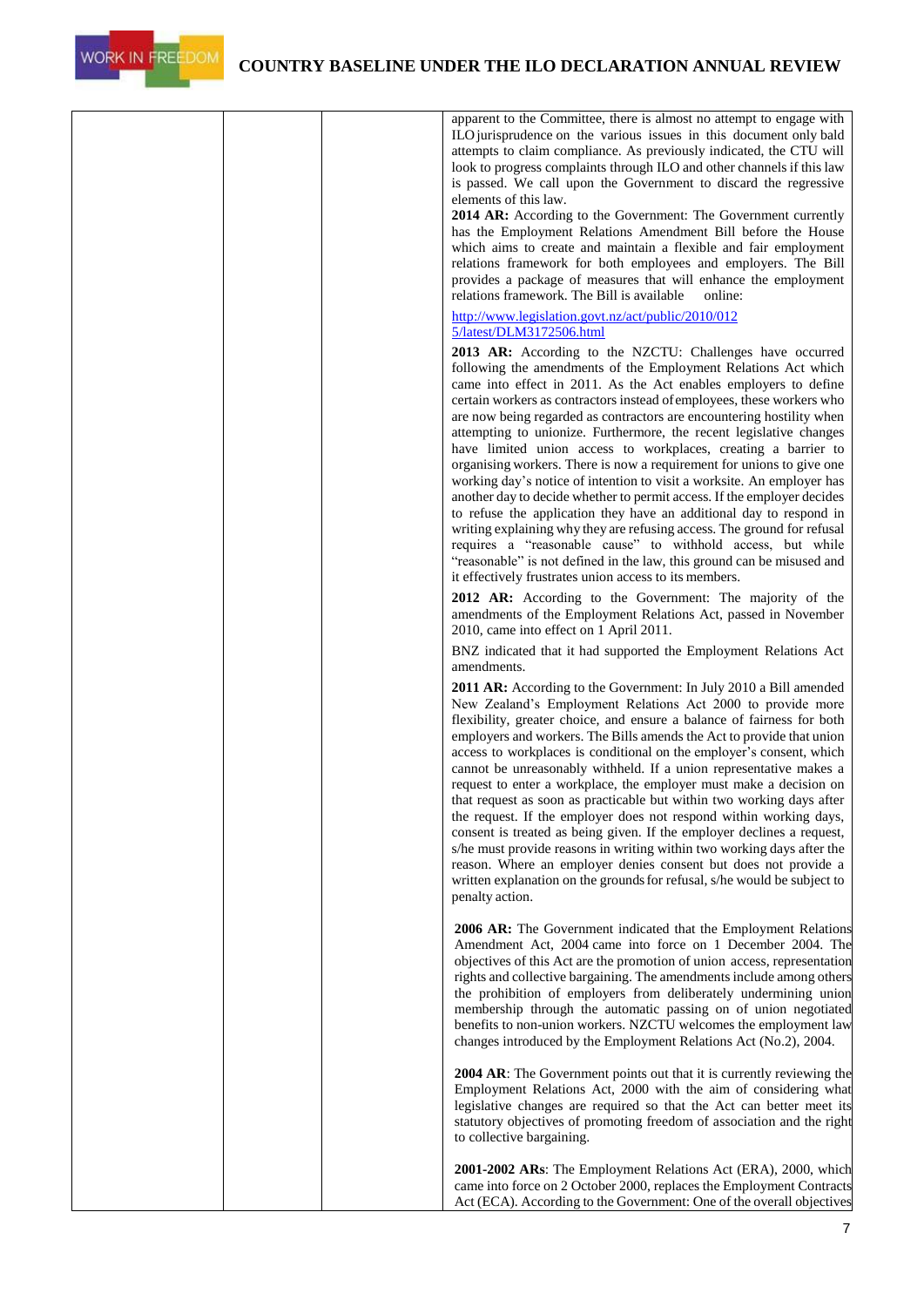

|                                                  |                                                                         |                                                                                                                                     | of the ERA is to promote observance of the principles underlying C.87<br>and C.98. The Act also modifies existing provisions relating to the rights<br>to strike and lockout, including a change to provide that workers and<br>their organizations are able to take industrial action in support of multi-<br>employer collective agreements.                                                                                                                                                                                                                                                                                                                                                                                                                                                                                                                                                                                                                                                                                                                                                                                                                                                                                                                                                                                                                |
|--------------------------------------------------|-------------------------------------------------------------------------|-------------------------------------------------------------------------------------------------------------------------------------|---------------------------------------------------------------------------------------------------------------------------------------------------------------------------------------------------------------------------------------------------------------------------------------------------------------------------------------------------------------------------------------------------------------------------------------------------------------------------------------------------------------------------------------------------------------------------------------------------------------------------------------------------------------------------------------------------------------------------------------------------------------------------------------------------------------------------------------------------------------------------------------------------------------------------------------------------------------------------------------------------------------------------------------------------------------------------------------------------------------------------------------------------------------------------------------------------------------------------------------------------------------------------------------------------------------------------------------------------------------|
|                                                  | <b>Basic legal</b><br>provisions                                        |                                                                                                                                     | (i) the Employment Relations Amendment Act, 2004 (ii) the personal<br>grievance provisions of the Act (Part IX); (iii) the New Zealand Bill of<br>Rights Act 1990 (NZ BOR Act); (iv) the Human Rights Act, 1993 (HR<br>Act); (v) the Employment Relations Act, 2000.                                                                                                                                                                                                                                                                                                                                                                                                                                                                                                                                                                                                                                                                                                                                                                                                                                                                                                                                                                                                                                                                                          |
|                                                  | <b>Judicial decisions</b>                                               |                                                                                                                                     | 2013 AR: According to the NZCTU: Several cases of trade union<br>hostility, where freedom of association is being challenged, have been<br>reported over the last year. For example, the New Zealand Dairy Workers<br>union challenged the actions of Open Country Cheese Ltd in preventing<br>collective bargaining at their processing plant and won the issue in Court.<br>Subsequently, all but six of the 34 union members left that workplace, and<br>the remaining six union members accepted non-union contracts resulting<br>in a de-unionisation of the workplace.                                                                                                                                                                                                                                                                                                                                                                                                                                                                                                                                                                                                                                                                                                                                                                                  |
|                                                  |                                                                         |                                                                                                                                     | 2008 AR: Christchurch City Council v Southern Local Government<br>Officers Union Inc (2007) 4 NZELR 63; [2007] NZCA 11. Greenlea<br>Premier Meats Limited v. New Zealand Meat & Related Trade Union Inc<br>(16 June 2006, Employment Court).                                                                                                                                                                                                                                                                                                                                                                                                                                                                                                                                                                                                                                                                                                                                                                                                                                                                                                                                                                                                                                                                                                                  |
|                                                  |                                                                         | 12/05.                                                                                                                              | <b>2006 AR</b> : J. Wilson, 24 August 2004, CA 100/04 –Judgment No. CC                                                                                                                                                                                                                                                                                                                                                                                                                                                                                                                                                                                                                                                                                                                                                                                                                                                                                                                                                                                                                                                                                                                                                                                                                                                                                        |
| <b>Exercise of the</b><br>principle and<br>right | <b>At national level</b><br>(enterprise, sector/<br>industry, national) |                                                                                                                                     | For Employers <sup>2003-2005</sup> ARs: The PR can be exercised at enterprise,<br>sector/industry, national and international levels by<br>categories<br>of employers,<br>all<br>without<br>Government authorization/approval.                                                                                                                                                                                                                                                                                                                                                                                                                                                                                                                                                                                                                                                                                                                                                                                                                                                                                                                                                                                                                                                                                                                                |
|                                                  |                                                                         | <b>For Workers</b>                                                                                                                  | 2003-2005 ARs: Government authorization/approval is<br>necessary to establish a workers' organization, but not<br>to conclude collective agreements. The PR can be<br>exercised at enterprise, sector/industry, national and<br>international levels by the following categories of<br>persons: all workers in the public service; medical<br>professionals; teachers; agricultural workers; workers<br>engaged in domestic work; migrant workers; workers of<br>all ages workers in the informal economy. The armed<br>forces are not covered by the legislation and the police<br>are covered under the ERA, but with certain separate<br>arrangements that apply to sworn police officers under<br>the Police Act, 1958.                                                                                                                                                                                                                                                                                                                                                                                                                                                                                                                                                                                                                                   |
|                                                  |                                                                         | Special<br>attention<br>to particular<br><b>situations</b><br><b>Information/</b><br><b>Data collection</b><br>and<br>dissemination | 2015 AR: According to the Government: Migrant<br>workers<br>2003-2005 ARs: According to the Government:<br>Women and young persons.<br>2017 AR: According to the Government: The following<br>statistics outline current union membership and<br>coverage of collective employment agreements: a) As<br>of 1 June 2016 MBIE's collective agreement database<br>contained 2063<br>collective<br>agreements covering<br>approximately 328,000 employees. During the 2015/16<br>year, eight unions were wound up. The Engineering,<br>Printing and Manufacturing Union (EPMU) and the<br>Service and Food Workers Union (SFWU), merged to<br>form E tū, now the largest private sector union, and the<br>Southern Local Government Officers Union (SLGOU)<br>amalgamated into the New Zealand Public Service<br>Association (PSA). b) The total number of collective<br>employment agreements has increased from 2014<br>agreements as at 31 May 2015 to 2063 as at 31 May<br>2016. c) Agreements that cover more than 500<br>employees account for the majority of collective<br>bargaining coverage (68.4%). These large collective<br>agreements account for 4.9% of the total of 2063<br>collective agreements. Agreements with less than 50<br>employees account for 66.1% of the total agreements<br>recorded. d) Not all collectives detail the number of |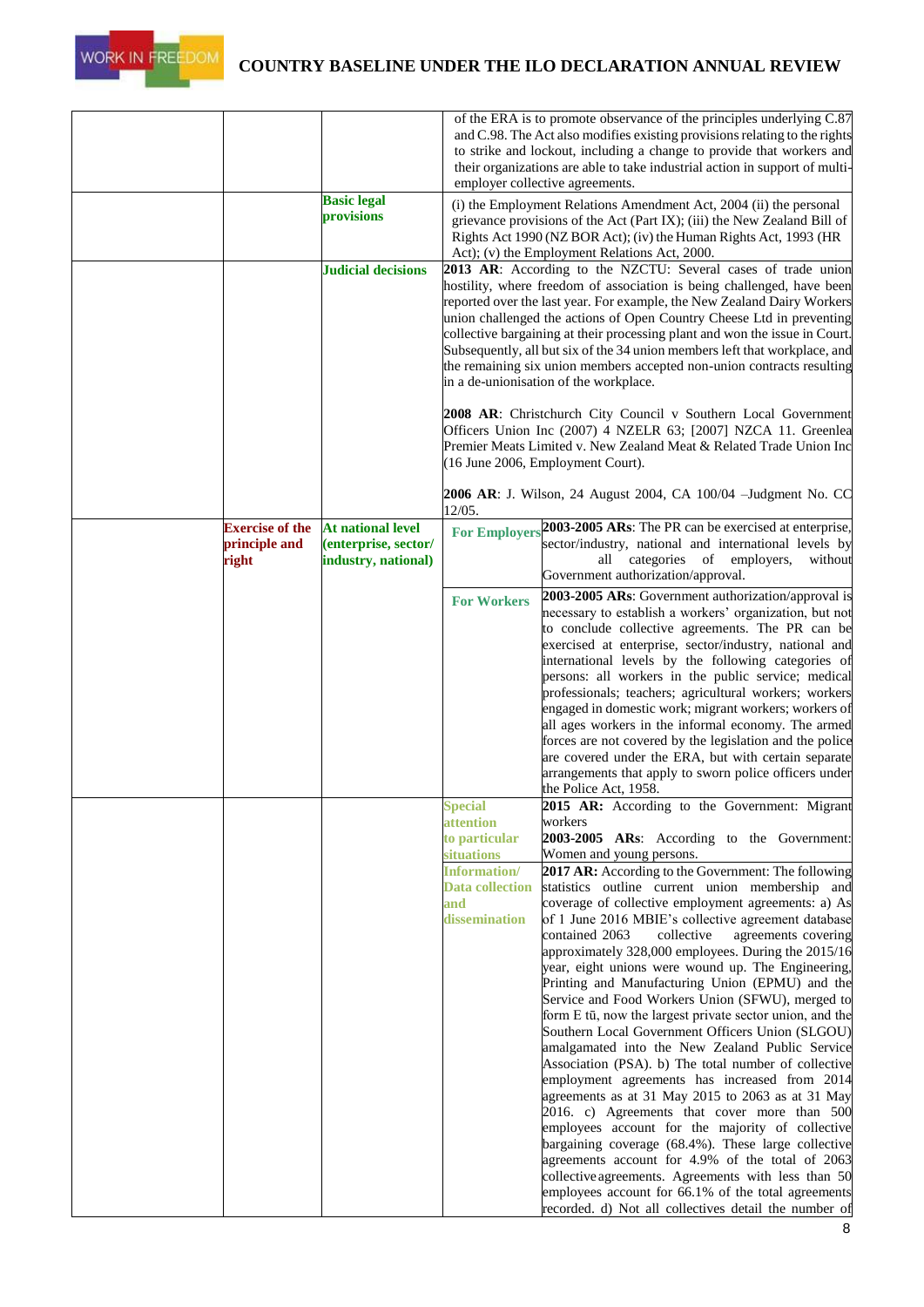

|  |  | employees covered and due to staff turnover, employees<br>covered by a collective agreement may fluctuate. As<br>such, the above numbers are indicative. In 2016<br>of<br>the<br>collective<br>maintenance<br>employment<br>agreements database was contracted by MBIE<br>to the Centre for Labour, Employment and Work<br>(CLEW) based at Victoria University. Statistics New<br>Zealand updated its Household Labour Force Survey<br>from the quarter ending June 2016 to now include<br>questions that measure union membership and<br>collective agreements. More information is available<br>here:<br>http://www.stats.govt.nz/browse<br>for_stats/income-andwork/employment_and_une<br>mployment/improving-labour-market<br>statistics/unionmemship-emplymt-agmt.aspx<br>BusinessNZ Comment: As is the case in a number of<br>countries, union membership in New Zealand's private<br>sector has declined over the years with the majority of |
|--|--|-----------------------------------------------------------------------------------------------------------------------------------------------------------------------------------------------------------------------------------------------------------------------------------------------------------------------------------------------------------------------------------------------------------------------------------------------------------------------------------------------------------------------------------------------------------------------------------------------------------------------------------------------------------------------------------------------------------------------------------------------------------------------------------------------------------------------------------------------------------------------------------------------------------------------------------------------------|
|  |  | union members now to be found in the public sector.<br>This higher public sector membership probably reflects<br>a perceived need to compete for government (taxpayer)<br>funding.                                                                                                                                                                                                                                                                                                                                                                                                                                                                                                                                                                                                                                                                                                                                                                  |
|  |  | 2016 AR: The Government reported that based on the<br>returns received by MBIE to 31 August 2015, total<br>union membership as of 1 March 2015 was 359,782.<br>This represents 18.3% of the employed labour force at<br>that date (Household Labour Force Survey for the<br>March 2014 quarter). Total union membership declined<br>by 1.4% compared with the previous year; the employed<br>labour force increased by 1.3% (to 2,369,000) over the<br>same period. The 10 largest unions had a total<br>membership of 283,900; accounting for 78.9% of total<br>union membership. In those unions that provided gender<br>details of their membership, more women (213,735, or<br>were members than men $(149,177)$ . Union<br>57.8%)<br>membership is highest in the public sector and in large<br>enterprises in the private sector.                                                                                                             |
|  |  | During the 2014/15 year, six unions were wound up.<br>One union merged with the Public Service<br>Association on 1 April 2015. The total number of<br>collective employment agreements has fallen by<br>5.5%, from 1969 in 2014/15 to 1867 in 2015/2016 (1<br>April – 31 March). Coverage across these agreements<br>has decreased by 4.2 percent (13,719 employees) to<br>314,999. Agreements that cover more than 500<br>employees account for the majority of collective<br>bargaining coverage (69.6%). These large collective<br>agreements account for 5.4% of the total of 1867<br>collective agreements. Agreements with less than 50<br>employees account for 64.4% of the total agreements<br>recorded. Not all collectives detail the number of<br>employees covered and due to staff turnover,<br>employees covered by a collective agreement may<br>fluctuate. As such, the above numbers are indicative.                              |
|  |  | BNZ commented that although there has been some<br>drop in union membership and in the total number of<br>collective agreements, it is possible that this seeming<br>decline is largely attributable to the fact that New<br>Zealand has for some years had a comprehensive<br>suite of minimum employment standards to which<br>every employer, large or small, must adhere.<br>Holidays, a minimum wage, health and safety, wage<br>payments and so on are all statutorily protected. As a<br>consequence, for some employees, the traditional<br>protective role of trade unions must now appear to be<br>of less importance than was once the case. It is noted                                                                                                                                                                                                                                                                                 |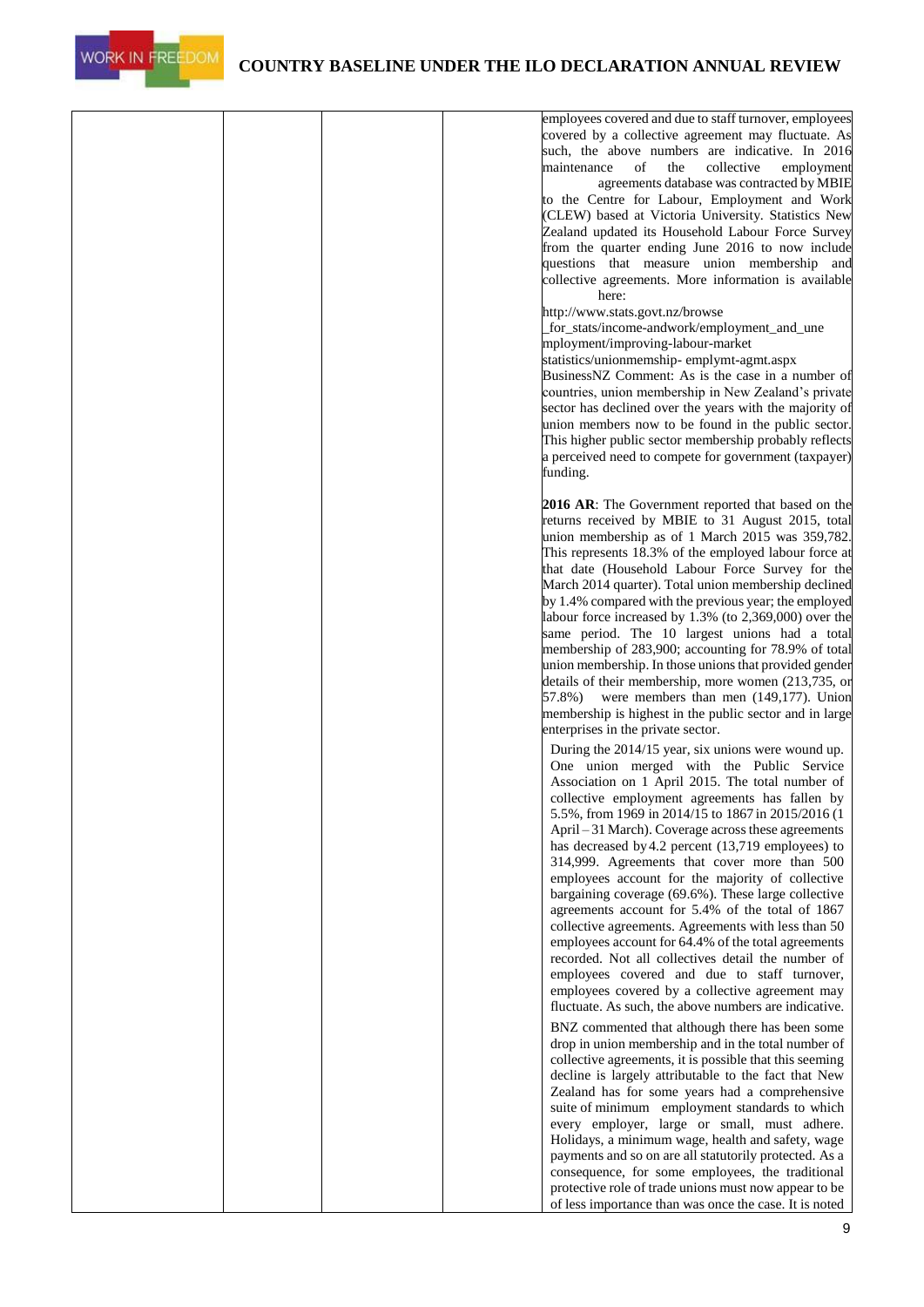

|  |  | too, that a gradual decline in union membership and<br>coverage is apparent in most developed economies<br>and can be traced back to, as much as anything, the<br>advent of globalisation which has in turn diminished<br>the protected domestic economies in which unions<br>were born in the 19th century.                                                                                                                                                                                                                                          |
|--|--|-------------------------------------------------------------------------------------------------------------------------------------------------------------------------------------------------------------------------------------------------------------------------------------------------------------------------------------------------------------------------------------------------------------------------------------------------------------------------------------------------------------------------------------------------------|
|  |  | NZCTU indicated that despite the ratification of ILO<br>Convention 98, the Government does not promote<br>collective bargaining vis-à-vis individual bargaining.<br>The opposite is true. For example, legislations have<br>been passed allowing employers to refuse to bargain<br>on a multi- employer basis and restricting rights to<br>strike. The Government's statistics on decline in<br>unionisation and collective bargaining rates cited<br>above are good examples of the Government's<br>failure to promote collective bargaining and the |
|  |  | effects of this policy in practice.<br><b>2015 AR:</b> According to the Government: As at 1<br>March 2013 there were 138 registered unions in New<br>Zealand with a total membership of 371,613. This<br>union membership represents 16.6 per cent of the<br>total employed labour force (March 2013 Household<br>Labour Force Survey), and 20.1 per cent of                                                                                                                                                                                          |
|  |  | wage/salary earners for that period (March 2013<br>Household Labour Force Survey). The total number<br>of union members has declined by 2 per cent since<br>March 2012. The total employed labour force<br>increased 0.3 per cent over the same period. The ten<br>largest unions account for 79.3 per cent of the total<br>union membership. 41.1 per cent of registered unions                                                                                                                                                                      |
|  |  | have fewer than 100 members. Union membership is<br>highest in the public sector and in large enterprises in<br>the private sector. The total number of collective<br>agreements has fallen by 26.9 per cent from 1,690 in<br>2011/12 to 1,331 in 2012/13, although coverage<br>across these agreements has increased by 8,553<br>employees to 307,131. Organisations that have                                                                                                                                                                       |
|  |  | covered more than 500 employees account for the<br>majority of collective bargaining coverage. These<br>large collective agreements account for only 19 per<br>cent out of the total of 1,331 collective<br>agreements. Agreements with less than 50<br>employees account for 63 per cent of the total<br>agreements recorded. It is worth noting that not all                                                                                                                                                                                        |
|  |  | collective agreements contain the number of<br>employees covered. Due to staff turnover, the<br>number of employees covered by a collective<br>agreement might not reflect the actual number of<br>employees employed (and covered). As such, the<br>above numbers are indicative. The Ministry of<br>Business, Innovation and Employment (MBIE) is in                                                                                                                                                                                                |
|  |  | the process of reviewing its Collective Agreements'<br>database to ensure the information is accurate.<br>2014 AR: According to the Government: As of 1<br>March 2012 there were 138 registered unions in New<br>Zealand with a total membership of 379,185. This union<br>membership represents 17 per cent of the total employed<br>labour force (March 2012 Household Labour Force                                                                                                                                                                 |
|  |  | Survey), and 20.5 per cent of wage/salary earners for<br>that period. The total number of union members<br>declined by 0.1 percentage points since March 2011.<br>The total employed labour force increased 0.7<br>percentage points over the same period. Union<br>membership is highest in the public sector and in large<br>enterprises in the private sector.                                                                                                                                                                                     |
|  |  | 2013 AR: According to the Government: As of 1<br>March 2011, there were 145 registered unions in<br>New Zealand with a total membership of 384,644.                                                                                                                                                                                                                                                                                                                                                                                                   |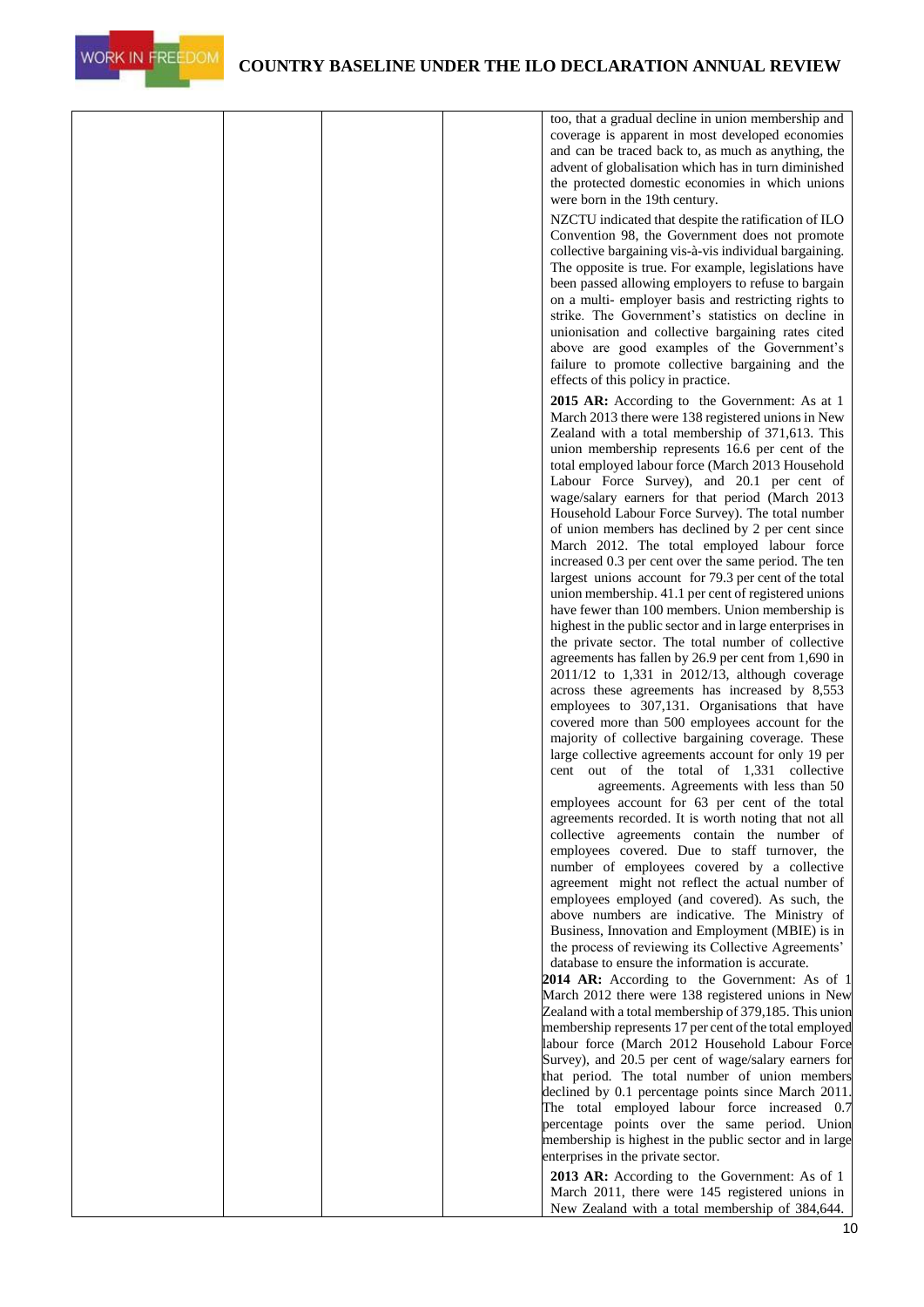

|  | This union membership represents 17.4 per cent of<br>the total employed labour force (March 2011<br>Household Labour Force Survey), and 20.9 per cent<br>of wage/salary earners for that period. The total<br>number of union members declined by 0.9 per cent<br>from March 2010. The total employed labour force<br>increased 1.0 per cent over the same period. Union<br>membership is highest in the public sector and in<br>large enterprises in the private sector.<br>2012 AR: According to the Government: As of 1 |
|--|----------------------------------------------------------------------------------------------------------------------------------------------------------------------------------------------------------------------------------------------------------------------------------------------------------------------------------------------------------------------------------------------------------------------------------------------------------------------------------------------------------------------------|
|  | March 2010, there were 157 registered unions in<br>New Zealand with a total membership of 379,649.<br>This union membership represents 17.4 per cent of<br>the total employed labour force (March 2010<br>Household Labour Force Survey), and 20.9 per cent<br>of wage/salary earners for that period. The total<br>number of union members decreased by 2.1 per<br>cent from March 2009. Union membership is highest<br>in the public sector and in large enterprises in the<br>private sector.                           |
|  | 2011 AR: According to the Government: As of 1<br>March 2009, there were 159 registered unions in<br>New Zealand with a total membership of 387,959.<br>This union membership represents 17.9 per cent of<br>the total employed labour force (cf. March 2009<br>Household Labour Force Survey), and 21.5 per cent<br>of wage/salary earners for that period. The total<br>number of union members increased by<br>3.9 per cent from March 2008.                                                                             |
|  | 2010 AR: According to the Government: Statistics<br>on union membership are as follows: As at 1 <sup>st</sup> March<br>2008, there were<br>168 registered unions with a total membership of<br>373,327, representing 17.4 per cent of the total                                                                                                                                                                                                                                                                            |
|  | employed labour force. However, the total number of<br>union members has decreased by<br>2.7 per cent between March 2007 and 2009,<br>compared to a decrease of 1.3 per cent in the total<br>employed labour force for the same period.<br>2009 AR: The Government indicated that between                                                                                                                                                                                                                                  |
|  | 2003 and 2007 union membership as a proportion of<br>the total employed labour force has been static at<br>approximately 17 per cent. Union membership is<br>higher in the public sector and large enterprises in the<br>private sector.<br>2007 AR: According to the Government: An                                                                                                                                                                                                                                       |
|  | amended Code of Good faith publication is available<br>upon request, and information is also available at any<br>time on the web at www.ers.govt.nz/goodfaith/cod<br>e.html. Moreover, the Collective Agreement Database<br>& strike information databases are linking actively<br>with the Department's Mediation Service to pre-empt                                                                                                                                                                                     |
|  | potential collective bargaining problems.<br>The<br>databases contain information on proposed and<br>historical strike action.<br>2002 AR: According to the Government: The<br>Department of Labour has revised its database to<br>cover all collective agreements and collect                                                                                                                                                                                                                                             |
|  | information relevant to the Employment Relations<br>Act, including information on unions and union<br>membership. Analysis of this information showing<br>trends in collective bargaining arrangements and<br>outcomes is presented in its magazine ERA Info, and<br>distributed free to interested groups including unions                                                                                                                                                                                                |
|  | and employers.<br>2001 AR: According to the Government: the<br>Department of Labour's analysis of collective                                                                                                                                                                                                                                                                                                                                                                                                               |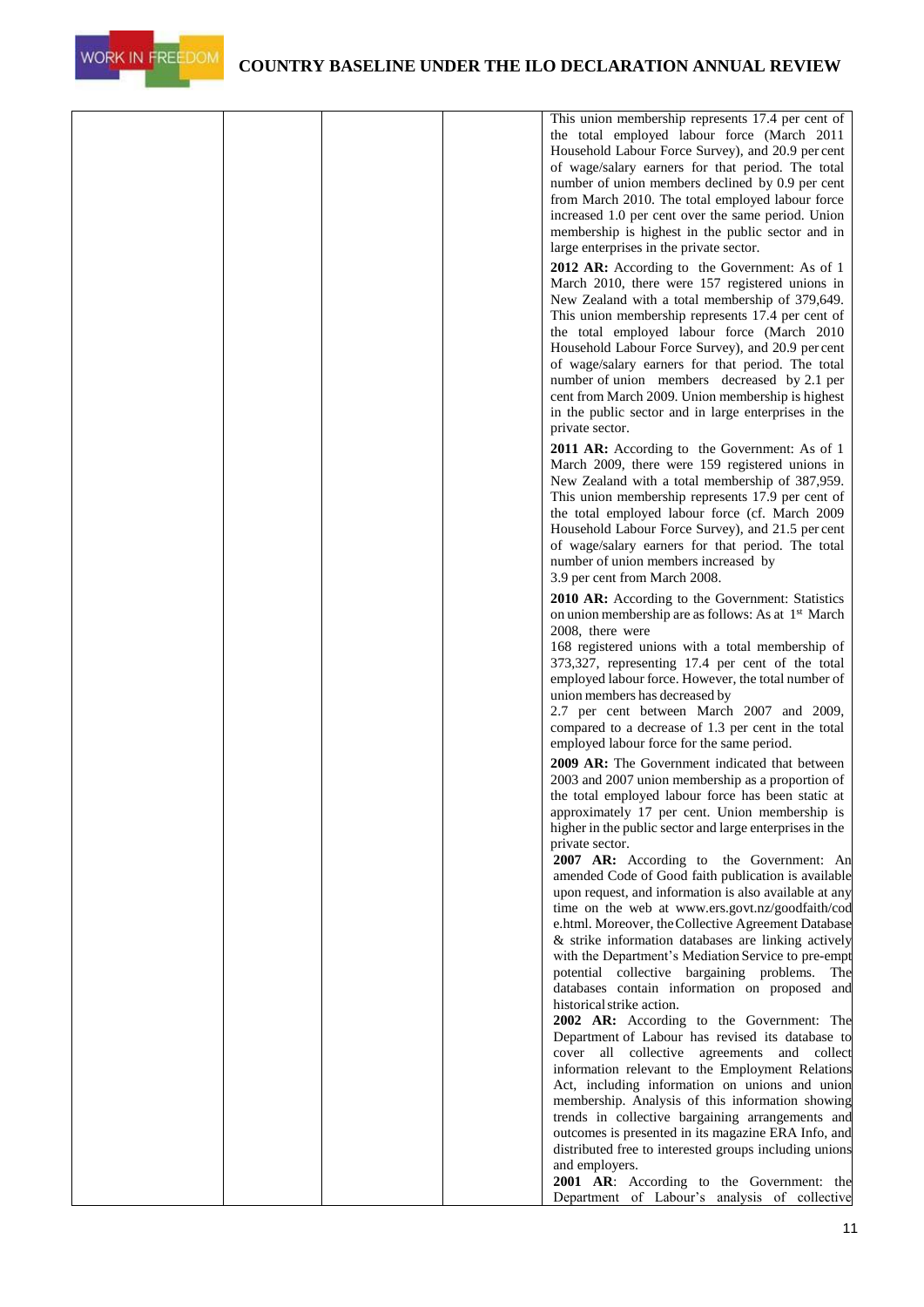

|                    |                                                                | employment contracts, in its database of contracts                                                                                                                                             |
|--------------------|----------------------------------------------------------------|------------------------------------------------------------------------------------------------------------------------------------------------------------------------------------------------|
|                    |                                                                | covering 20 or more workers, shows that in                                                                                                                                                     |
|                    |                                                                | September 2000, 79 per cent of workers covered by<br>these contracts were represented by a union.                                                                                              |
|                    |                                                                | 2000 AR: According to the Government: The                                                                                                                                                      |
|                    |                                                                | Industrial Relations Centre at Victoria University                                                                                                                                             |
|                    |                                                                | continues to survey trade unions annually. The survey                                                                                                                                          |
|                    |                                                                | provides estimates of the number and membership of                                                                                                                                             |
|                    |                                                                | unions at 31 December of each year.                                                                                                                                                            |
|                    | At international                                               | According to the Government: There are no particular restrictions on the                                                                                                                       |
|                    | level                                                          | international affiliation of employers' and workers' organizations.                                                                                                                            |
| Monitoring,        |                                                                | 2019 AR: The Labour Inspectorate staff has increased by eight labour inspectors and standards                                                                                                  |
| enforcement        |                                                                | officers, bringing its warranted staff count to 71. To support this increase, Dispute Resolution                                                                                               |
| and sanctions      |                                                                | Services and Business Advisory Services had a combined increase of four full time equivalents,                                                                                                 |
| mechanisms         | including one mediator.                                        | <b>2018 AR:</b> The Government reports that it has increased funding for the Labour Inspectorate to                                                                                            |
|                    |                                                                | increase the number of inspectors and support staff. This is the first step in a package to lift the                                                                                           |
|                    |                                                                | capability and capacity of the Labour Inspectorate over the next three years.                                                                                                                  |
|                    |                                                                | NZCTU comment: The NZCTU commends and supports the New Zealand Government's                                                                                                                    |
|                    |                                                                | moves to increase funding and capacity of the labour inspectorate and notes this will need to be                                                                                               |
|                    |                                                                | a continuing programme of work. The International Labour Organisation recommends a rate of                                                                                                     |
|                    |                                                                | one labour or health and safety inspector for every 10,000 employees in industrialised countries.                                                                                              |
|                    |                                                                | New Zealand has one for every 14,000 workers and we understand that the Government intends                                                                                                     |
|                    | employees.                                                     | to increase those numbers over the next three years to bring that to one for every 9,200                                                                                                       |
|                    |                                                                | 2003-2006 ARs: According to the Government: The following measures have been                                                                                                                   |
|                    |                                                                | implemented to respect and implement the PR: (i) legal reform (labour law and other relevant                                                                                                   |
|                    |                                                                | legislation); (ii) inspection/monitoring mechanisms; (iii) penal sanctions; (iv) civil or                                                                                                      |
|                    | administrative sanctions; (v) special institutional machinery. |                                                                                                                                                                                                |
|                    |                                                                | 2001 AR: According to the Government: The Registrar of Unions (as well as members of a                                                                                                         |
|                    |                                                                | union, other unions and affected employers) is able to take action through the appropriate                                                                                                     |
|                    |                                                                | authorities if they believe a union has acted contrary to the provisions of the Act or unlawfully                                                                                              |
|                    | in some other manner, or contrary to their own rules.          | <b>2000 AR:</b> According to the Government: The ERA ensures the effectiveness of collective                                                                                                   |
|                    |                                                                | agreements by specifying minimum requirements for collective bargaining, including that there                                                                                                  |
|                    |                                                                | must be a ratification procedure, that collective contracts be in writing and that collective                                                                                                  |
|                    | contracts include a date of expiry.                            |                                                                                                                                                                                                |
|                    |                                                                | Involvement of 2018 AR: According to the Government, social partners meet with Government on a regular                                                                                         |
| the social         |                                                                | basis to discuss topical matters of interest. They are also represented in a number of groups that                                                                                             |
| <b>partners</b>    |                                                                | have been convened in the past year to examine and provide recommendations on relevant<br>policy issues. This includes the Fair Pay Agreement Working Group, which has been convened           |
|                    |                                                                | to make independent recommendations to the Government on the scope and design of a                                                                                                             |
|                    |                                                                | legislative system of industry or occupation-wide bargaining.                                                                                                                                  |
|                    |                                                                | 2009 AR: The BNZ and the NZCTU indicated that they had participated actively in the                                                                                                            |
|                    | provision of employment relations education course.            |                                                                                                                                                                                                |
|                    |                                                                | <b>2006 AR:</b> Involvement of the social partners in the amendment and promotion of the                                                                                                       |
|                    | Employment Relations Amendment Act, 2004.                      |                                                                                                                                                                                                |
|                    |                                                                | 2003 AR: According to the Government: Through the implementation of tripartite discussion                                                                                                      |
|                    |                                                                | of issues. Moreover, consultation is underway with New Zealand's social partners - NZCTU<br>and BNZ - to address the compatibility of the ERA with C.87 and C.98.                              |
| <b>Promotional</b> |                                                                | <b>2017 AR:</b> The Government reported that it continues to provide information about the right to                                                                                            |
| <b>activities</b>  |                                                                | join or not join a union, union membership and collective bargaining activities through various                                                                                                |
|                    |                                                                | Ministry of Business, Innovation and Employment (MBIE) channels. This includes its                                                                                                             |
|                    |                                                                | Employment New Zealand and business.govt.nz websites, contact centre, and mediation                                                                                                            |
|                    |                                                                | services. MBIE also operates union registration processes and provides online resources for                                                                                                    |
|                    |                                                                | supporting workplace partnerships. Specialist institutions such as the Employment Relations                                                                                                    |
|                    | bargaining matters within their jurisdiction.                  | Authority and Employment Court may also deal with freedom of association and collective                                                                                                        |
|                    |                                                                | NZCTU Comment: The government has not acknowledged or acted on its obligation to promote                                                                                                       |
|                    |                                                                | collective bargaining. As described in our response to 1 above, recent changes to employment                                                                                                   |
|                    |                                                                | law are regressive in this regard and raise barriers to effective collective bargaining. The New                                                                                               |
|                    |                                                                | Zealand Government responded that it considers the current legislative framework enables the                                                                                                   |
|                    |                                                                | effective realisation of freedom of association and collective bargaining. All employees have                                                                                                  |
|                    |                                                                | the right to join and collectively bargain through a union, and exercising undue influence or                                                                                                  |
|                    |                                                                | discriminating against a person on the basis of their union membership is expressly prohibited<br>in the Employment Relations Act. As noted in the previous response, Government has responded |
|                    |                                                                | to the NZCTU's concerns relating to collective bargaining in New Zealand's 2017 Article 22                                                                                                     |
|                    | report on C98.                                                 |                                                                                                                                                                                                |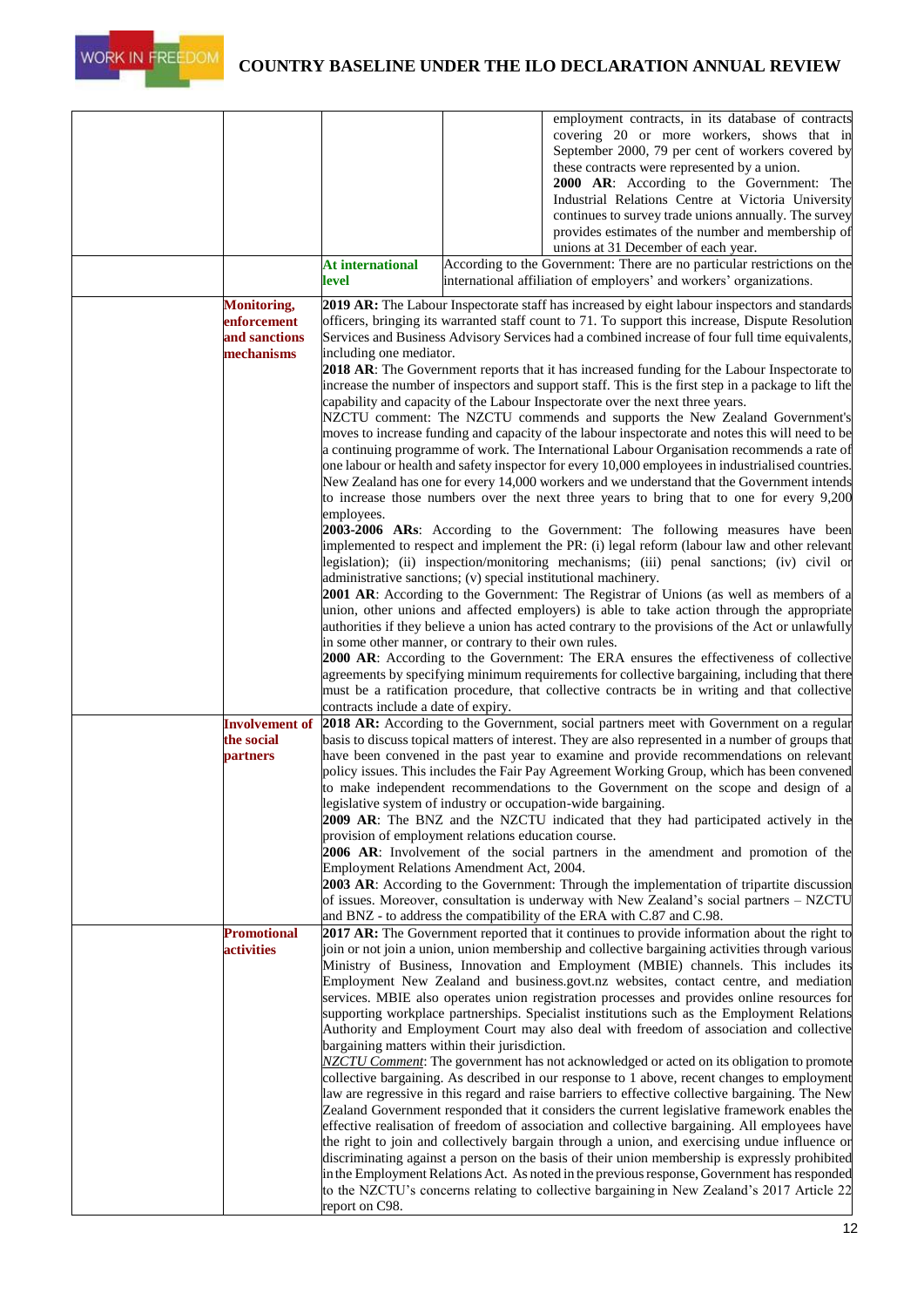**2016 AR:** The Government reported that it continues to provide information about the right to join or not join a union, union membership and collective bargaining activities through various Ministry of Business, Innovation and Employment (MBIE) channels. This includes the MBIE website, the Employment New Zealand website, contact centre, and mediation services. MBIE also operates union registration processes, provides online resources for supporting workplace partnerships, and reports on collective employment agreement information online. As of 2016, maintenance of the collective employment agreements database was contracted to the Centre for Labour, Employment and Work (CLEW), based at Victoria University. Specialist institutions such as the Employment Relations Authority and Employment Court may also deal with freedom of association and collective bargaining matters within their jurisdiction. NZCTU pointed out that further to the comments it made under the 2013 and 2014 Declaration reports, the Government continues to cut funding for programmes designed to promote freedom of association and collective bargaining. Much of the Government's promotional efforts listed above are informational only. Previously an active semi-autonomous unit within the Department of Labour called the Partnership Resource Centre ('the PRC') provided active assistance to unions and employers (including in relation to collective bargaining issues) but the PRC was disbanded on 30 June 2012. There are major weaknesses in the Government's provision of information to migrants (an acknowledged group of workers who are extremely vulnerable to exploitation. MBIE has now discontinued its language hub but continues to provide a small amount of information about basic rights in 12 other languages (down from 15 last year). The sum total of the advice on unions and collective bargaining is: *"Employees have the right to decidewhetherto join a union and, ifso,which union. It is illegal for an employer (or anyone else) to put unreasonable pressure on an employee to join or not join a union. Once employees have joined a union, employers must, if asked, enter into bargaining for a collective agreement with that union. Union members can attend two union meetings (no longer than two hours each) per calendar year on pay and during normal working hours. They can require employers to deduct union fees from their wages and pay these to the union. Some members may be entitled to paid leave to attend employment relations education courses. Unions must gain an employer's consent to visit a workplace. The employer can't unreasonably withhold consent. See the Ministry's website for more information on unions and collective bargaining, including strikes and lockouts."*  [\(https://www.employment.govt.nz/assets/Uploads/tools-and](https://www.employment.govt.nz/assets/Uploads/tools-and-resources/publications/minimum-rights-booklet.pdf)[resources/publications/minimum-rights-booklet.pdf\)](https://www.employment.govt.nz/assets/Uploads/tools-and-resources/publications/minimum-rights-booklet.pdf). This does very little to inform workers of their rights and many languages have no information at all (Vietnamese and French are not translated and of the Pacific languages only Samoan and Tongan are accounted for). In response to NZCTU comment, the Government stated that the language hub was a pool of employment and immigration resources, most of which became out of date. Updated information on employment rights can be found on both the employment.govt.nz and immigration.govt.nz webpages. Immigration NZ also provides further information on their website: - [https://www.newzealandnow.govt.nz/work-in-nz/employment-](https://www.newzealandnow.govt.nz/work-in-nz/employment-rights) [rights](https://www.newzealandnow.govt.nz/work-in-nz/employment-rights) - [https://www.newzealandnow.govt.nz/files/documents/NUI2NZ-](https://www.newzealandnow.govt.nz/files/documents/NUI2NZ-issue-2.pdf) [issue-2.pdf](https://www.newzealandnow.govt.nz/files/documents/NUI2NZ-issue-2.pdf) The document referred to by NZCTU is available in 14 different languages, [https://employment.govt.nz/starting-employment/rights-and-](https://employment.govt.nz/starting-employment/rights-and-responsibilities/minimum-rights-of-employees/) [responsibilities/minimum-rights](https://employment.govt.nz/starting-employment/rights-and-responsibilities/minimum-rights-of-employees/)[of-employees/.](https://employment.govt.nz/starting-employment/rights-and-responsibilities/minimum-rights-of-employees/) The minimumrights document is intended to be an overview only, with more information being provided on the website or calling the Ministry of Business Innovation and Employment's Employment New Zealand help line, where a language line is available for translation. A radio campaign to educate employees on their minimum rights began in 2013 and runs in English, Samoan, Tongan, Cook Island, Niuean and Kiribati, covering minimum wage and paid holiday leave. **2015 AR:** According to the Government: MBIE is currently undertaking a work programme that includes research into migrants' awareness of their employment rights and responsibilities. It includes gathering information on where migrants are getting their information from and provides an opportunity for feedback on website content. This work programme will enable the MBIE to continue to make informed decisions about how best to provide employment information for all of the public, including migrants, on various issues including the right to join a trade union. The NZCTU is a key member on the National Labour Governance Group which is industry- led overseeing seasonal labour in conjunction with attendance from relevant MBIE staff. The NZCTU is also invited to consult on employer applications when employers apply to gain the Recognised Seasonal Employer (RSE) status. **2014 AR:** According to the Government: The Government continues to provide information about the right to join or not join a union, union membership and collective bargaining through various Ministry of Business, Innovation and Employment (MBIE) channels. This includes: the MBIE website, telephone contact centre, and mediation services. MBIE also operates union registration, maintains a collective agreements database, and there are online resources for supporting workplace partnerships.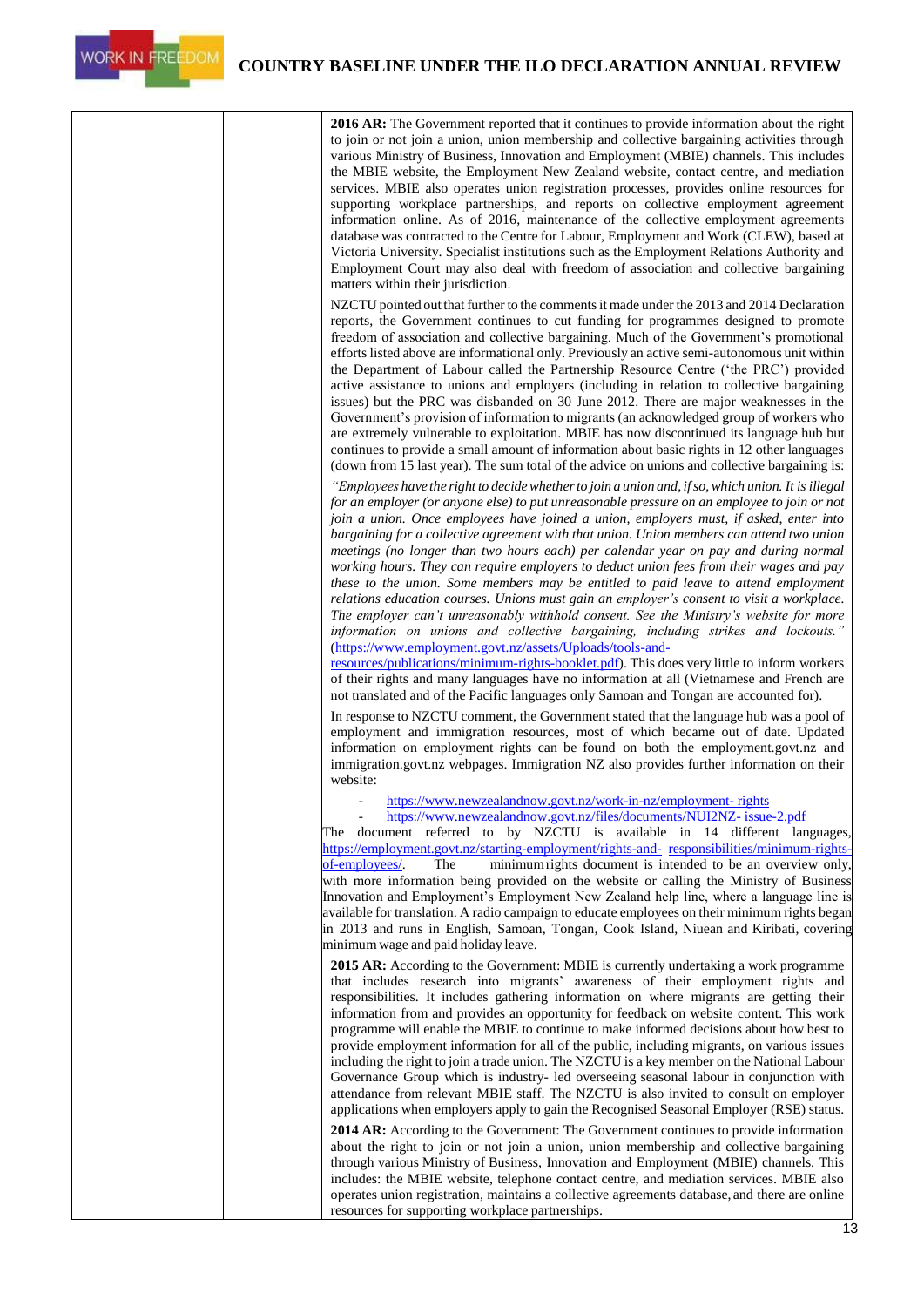|  | According to the NZCTU: The NZCTU continues to advocate for law change to bring New<br>Zealand's law into compliance with C.87 and for ratification of the instrument. The NZCTU<br>believes that the Government has been going backwards in promotion of freedom of<br>association; while the Government previously provided active assistance to unions and<br>employers through a semi-autonomous unit within the Department of Labour called the<br>Partnership Resource Centre (PRC), following the disbandment of the PRC in June 2012<br>most of the Government's promotional efforts are now informational only. Furthermore,<br>worker s access to paid leave for union training provided by Employment Related Education<br>Leave (EREL) has been severely restricted by budget cuts of over 50 per cent from \$2.05<br>million (2010) to \$889,000 (2012). |
|--|-----------------------------------------------------------------------------------------------------------------------------------------------------------------------------------------------------------------------------------------------------------------------------------------------------------------------------------------------------------------------------------------------------------------------------------------------------------------------------------------------------------------------------------------------------------------------------------------------------------------------------------------------------------------------------------------------------------------------------------------------------------------------------------------------------------------------------------------------------------------------|
|  | <b>2013 AR:</b> According to the Government: The Government continues to provide information<br>about the right to join or not join a union, union membership and collective bargaining<br>through various Ministry of Business, Innovation and Employment (MBIE) channels. This<br>includes: the MBIE website, telephone contact centre, and mediation services. MBIE also<br>operates union registration, maintains a collective agreements database, and there are online<br>resources for supporting workplace partnerships.<br>2012 AR: According to the Government: As reported under the 2011 AR, the Government                                                                                                                                                                                                                                               |
|  | continues, through the Department of Labour, to provide information about freedom of<br>association and the right to organise.                                                                                                                                                                                                                                                                                                                                                                                                                                                                                                                                                                                                                                                                                                                                        |
|  | <b>2011 AR:</b> According to the Government: New Zealand continues to provide information<br>about rights to freedom of association and the right to organize through Department of<br>Labour channels. This includes: the Department website, telephone contact center, and                                                                                                                                                                                                                                                                                                                                                                                                                                                                                                                                                                                          |
|  | mediation services. The Department also operates union registration, maintains a collective<br>agreements database, and provide resource to union through the partnership resource center.                                                                                                                                                                                                                                                                                                                                                                                                                                                                                                                                                                                                                                                                            |
|  | The NZCTU and union affiliates continue to participate in an Employment Relations<br>Education (ERE) activities and provide a range of ERE courses for workers. See<br>http://union.org.nz/organising for more information about NZCTU courses and some of these<br>activities.                                                                                                                                                                                                                                                                                                                                                                                                                                                                                                                                                                                       |
|  | <b>2009 AR:</b> The Government stated that it had organized employment relations education<br>activities that assisted in increasing employers', workers' and unions' knowledge of<br>employment matters.                                                                                                                                                                                                                                                                                                                                                                                                                                                                                                                                                                                                                                                             |
|  | The BNZ and the NZCTU indicated that they had participated actively in the provision of<br>employment relations education course.                                                                                                                                                                                                                                                                                                                                                                                                                                                                                                                                                                                                                                                                                                                                     |
|  | 2008 AR: The BNZ stated that its regional employers' organisations are involved in the<br>provision of employment relations education and as well provide advice and information to<br>their employer members through seminars, advice line services, collective and individual<br>bargaining assistance and so on.                                                                                                                                                                                                                                                                                                                                                                                                                                                                                                                                                   |
|  | <b>2007 AR:</b> According to the Government: A government budget of NZ\$2 millions is being<br>provided annually towards an openly contestable employment relations' education fund. This<br>has resulted in the creation of 282 courses for 2005/06. The courses are designed to increase<br>skills and knowledge of employers and workers in employment matters and to improve<br>relationships within the workplace to allow parties to deal with each other in good faith.                                                                                                                                                                                                                                                                                                                                                                                        |
|  | The BNZ stated that its regional employers' organisations are involved in the provision of<br>employment relations education and as well provide advice and information to their employer<br>members through seminars, advice line services, collective and individual bargaining<br>assistance and so on.                                                                                                                                                                                                                                                                                                                                                                                                                                                                                                                                                            |
|  | 2003 AR: According to the Government: The following measures have been implemented to<br>promote and implement the PR: (i) capacity building of responsible government officials; (ii)<br>training of other government officials;<br>(iii) capacity building for employers' and workers' organizations;<br>(iv) awareness raising/advocacy activities.                                                                                                                                                                                                                                                                                                                                                                                                                                                                                                                |
|  | Moreover, Information Officers and Labour Inspectors have conducted approximately 400<br>talks or seminars about employment rights and obligations with high schools, tertiary<br>providers, Citizens Advice Bureaus, industry training providers, workplaces, community<br>representatives, and employers.                                                                                                                                                                                                                                                                                                                                                                                                                                                                                                                                                           |
|  | A tripartite meeting was held in New Zealand in February 2002, with the Director of the<br>International Labour Standards Department.                                                                                                                                                                                                                                                                                                                                                                                                                                                                                                                                                                                                                                                                                                                                 |
|  | <b>2002 AR:</b> According to the Government: The ERA provides for paid leave for eligible<br>workers (union members) to undertake approved courses in employment relations'<br>education.                                                                                                                                                                                                                                                                                                                                                                                                                                                                                                                                                                                                                                                                             |
|  | 2001 AR: According to the Government: The Department of Labour is currently undertaking<br>an extensive information campaign, utilizing a number of forums, relating to the new statutory<br>regime. This information campaign includes material relating to the promotion of freedom of<br>association and the right to collective bargaining.                                                                                                                                                                                                                                                                                                                                                                                                                                                                                                                       |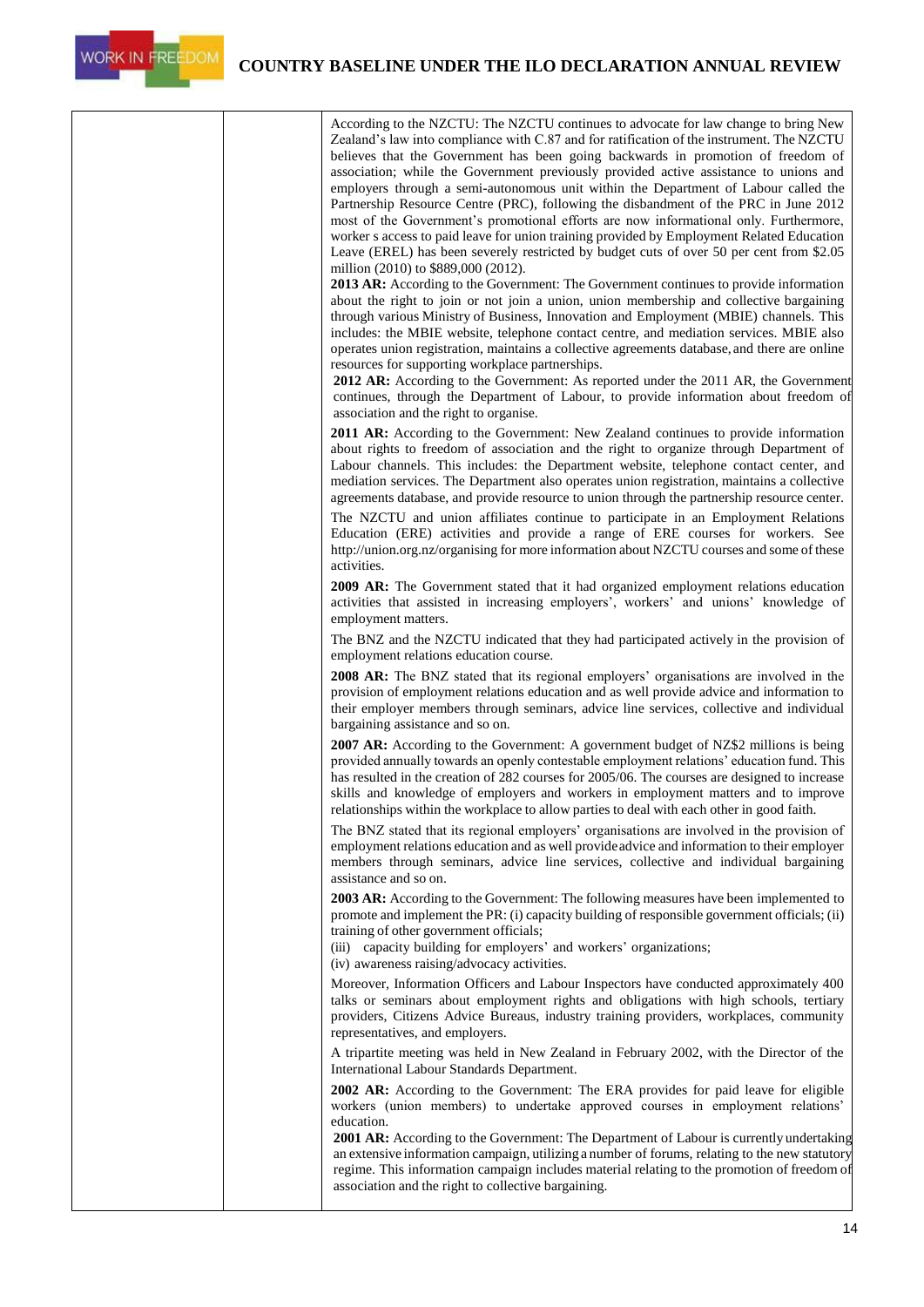

|                                                                                      | <b>Special</b><br>initiatives-<br><b>Progress</b> | <b>2019 AR:</b> Fair Pay Agreements: The Government has agreed in principle to introduce a Fair<br>Pay Agreements (FPA) system, where unions and employers could bargain to set minimum<br>standards across an occupation or industry. Although under current law it is possible to<br>collectively bargain across multiple unions or employers, the FPA system would fill a gap in<br>New Zealand's framework and enable social partners to bargain more comprehensively in<br>areas where there has been little or no collective bargaining. The Government intends to<br>publicly respond to the Working Group's recommendations and consult in the coming<br>months on a proposed FPA system, with a view to introducing legislation in 2020. Screen<br>Industry: The Government has agreed to introduce a collective bargaining system for<br>contractors working in the screen industry. This system was recommended in October 2018<br>by the Film Industry Working Group, made up of organisations from the industry, including<br>social partners. This new system will allow contractors in the screen industry to bargain<br>collectively at the sector (i.e. occupation) and enterprise levels. Bargaining parties will have<br>to prove they are sufficiently representative of workers or producers to initiate bargaining.<br>Resulting collective agreements will set minimum terms for all contractors in a particular<br>sector (i.e. occupation) or enterprise. Exemptions will be possible in exceptional<br>circumstances.                                                        |  |  |  |
|--------------------------------------------------------------------------------------|---------------------------------------------------|--------------------------------------------------------------------------------------------------------------------------------------------------------------------------------------------------------------------------------------------------------------------------------------------------------------------------------------------------------------------------------------------------------------------------------------------------------------------------------------------------------------------------------------------------------------------------------------------------------------------------------------------------------------------------------------------------------------------------------------------------------------------------------------------------------------------------------------------------------------------------------------------------------------------------------------------------------------------------------------------------------------------------------------------------------------------------------------------------------------------------------------------------------------------------------------------------------------------------------------------------------------------------------------------------------------------------------------------------------------------------------------------------------------------------------------------------------------------------------------------------------------------------------------------------------------------------------------------------------|--|--|--|
|                                                                                      |                                                   | <b>2018 AR:</b> NZCTU comment: the NZCTU notes its engagement with the NZ Government<br>regarding best practice employment relations in the public service including engagement<br>with public sector trade unions and effective collective bargaining. The NZCTU notes there<br>is currently a tripartite process with the aim of developing recommendations regarding the<br>scope and design of a legislative system of collective bargaining in the screen industry to<br>address previous removal of those rights by the former Government. The NZCTU notes there<br>is currently a tripartite process with the aim of developing recommendations regarding the<br>scope and design of a legislative system of industry or occupation-wide bargaining ("Fair<br>Pay Agreements"). This will address industries with historical low access to collective<br>bargaining.<br><b>2008 AR:</b> The Department is moving to publish information on collective bargaining                                                                                                                                                                                                                                                                                                                                                                                                                                                                                                                                                                                                                                |  |  |  |
|                                                                                      |                                                   | outcomes and union membership online to replace Employment Relations info in 2007/08.                                                                                                                                                                                                                                                                                                                                                                                                                                                                                                                                                                                                                                                                                                                                                                                                                                                                                                                                                                                                                                                                                                                                                                                                                                                                                                                                                                                                                                                                                                                  |  |  |  |
|                                                                                      |                                                   | 2006 AR: According to the Government:<br>The Department of Labour held 'Road shows' in major centers in 2005 that discussed<br>the amendments implemented by the Employment Relations Amendment Act 2004. The<br>'Road shows' were well attended by employers' and workers' representatives.<br>Employment Relations Education (ERE) continues to help employers, unions and<br>workers improve their skills and knowledge of employment matters, including on the<br>PR.                                                                                                                                                                                                                                                                                                                                                                                                                                                                                                                                                                                                                                                                                                                                                                                                                                                                                                                                                                                                                                                                                                                              |  |  |  |
|                                                                                      |                                                   |                                                                                                                                                                                                                                                                                                                                                                                                                                                                                                                                                                                                                                                                                                                                                                                                                                                                                                                                                                                                                                                                                                                                                                                                                                                                                                                                                                                                                                                                                                                                                                                                        |  |  |  |
|                                                                                      |                                                   | Involvement in ERE continues, and over 200 ERE courses are approved under the<br>Employment Relations Act 2000.                                                                                                                                                                                                                                                                                                                                                                                                                                                                                                                                                                                                                                                                                                                                                                                                                                                                                                                                                                                                                                                                                                                                                                                                                                                                                                                                                                                                                                                                                        |  |  |  |
|                                                                                      |                                                   | The ERE Contestable Fund continues to have New Zealand \$2 million available<br>annually for courses. In 2004/05, 24 organizations were funded for employment<br>relations' education, and two organizations for Health and Safety Representative<br>training.                                                                                                                                                                                                                                                                                                                                                                                                                                                                                                                                                                                                                                                                                                                                                                                                                                                                                                                                                                                                                                                                                                                                                                                                                                                                                                                                         |  |  |  |
|                                                                                      |                                                   | Some organizations, particularly NZCTU and BNZ, have become major providers of both<br>ERE and Health and Safety Representative training. The range of projects funded continues to<br>expand, and includes researching the employment relations needs of migrant workers and<br>educating union representatives on enterprise and industry economics.                                                                                                                                                                                                                                                                                                                                                                                                                                                                                                                                                                                                                                                                                                                                                                                                                                                                                                                                                                                                                                                                                                                                                                                                                                                 |  |  |  |
| <b>CHALLENGES IN</b><br><b>REALIZING THE</b><br><b>PRINCIPLE AND</b><br><b>RIGHT</b> | <b>According to</b><br>the social<br>partners     | 2019 AR: In BusinessNZ's view, of the challenges listed here it is 'Legal<br><b>Employers'</b><br>provisions' or proposed legal provisions, that in New Zealand pose the greatest<br>organizations<br>challenge to the respect, promotion and realisation of freedom of association<br>and the right to bargain collectively.<br>2018 AR: BusinessNZ reiterates its comments on the compulsion aspect of the<br>bill which is quite contrary to the concept of freedom of association. This is also<br>true of the Fair Pay Agreement proposals (to the extent that these are known)<br>which it seems would take New Zealand back to something like its much earlier<br>award system where bargaining was conducted at third hand and most<br>employers had little say in what was negotiated - whether or not they had the<br>ability to pay or provide what others had decided on. This system was<br>acknowledged to be contrary both to freedom of association and to the right to<br>bargain collectively (voluntarily) in ILO terms.<br>2014 AR: According to the BNZ: While New Zealand's employment relations<br>legislation is concerned to promote the principles underlying C.87 and while<br>BNZ also supports those principles, the BNZ cannot support the way in which<br>the Convention has been interpreted by the ILO supervisory bodies.<br>2013 AR: According to BNZ: While freedom of association is unchallenged in<br>New Zealand, the problem related to the ratification of C.87 stems from the way<br>in which the Convention has been interpreted by the ILO's Committee of |  |  |  |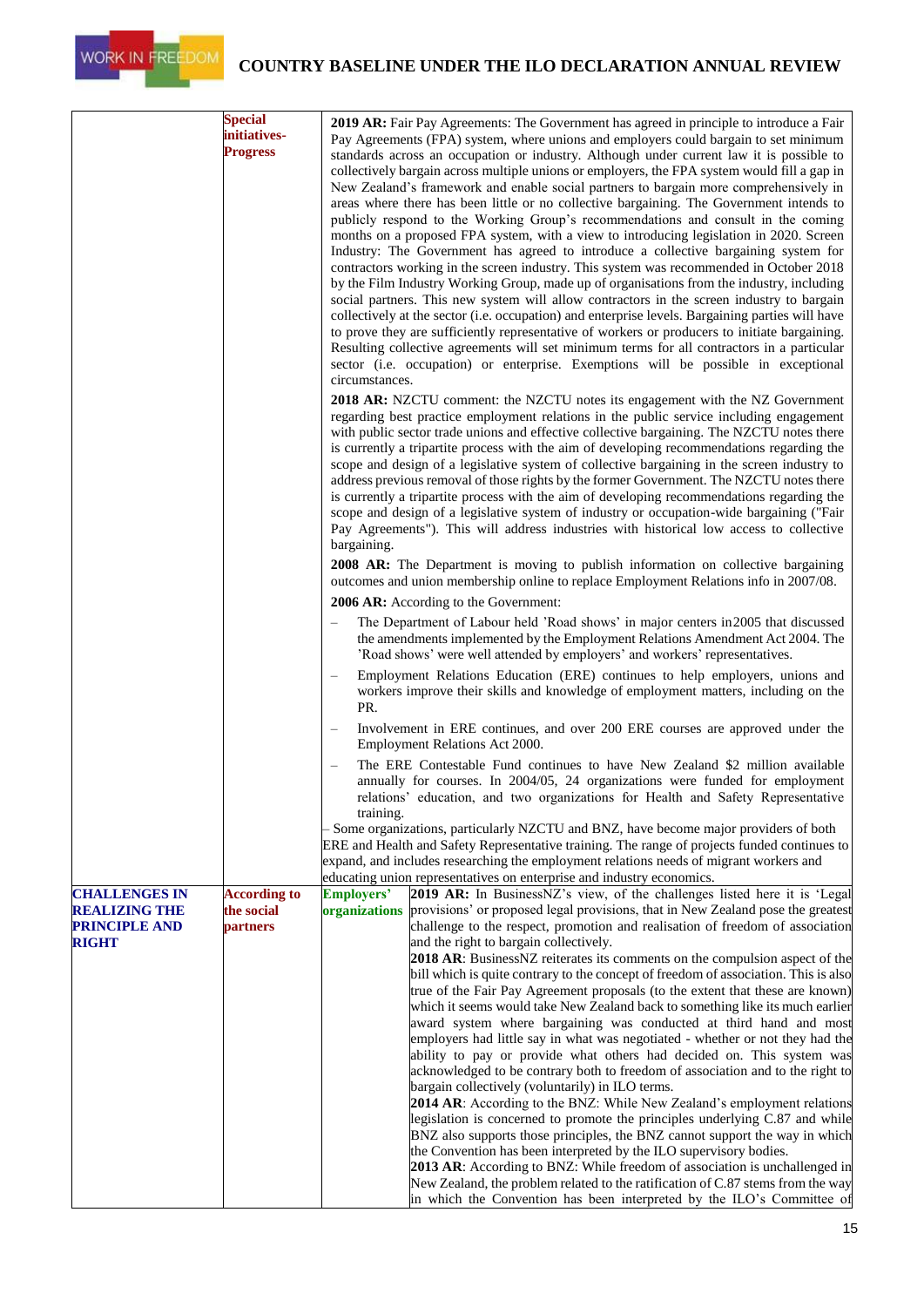

|  |                           | Experts, especially as regards the right to strike.<br>2011 AR: According to BNZ: BNZ supports the proposal to require unions to<br>seek permission before entering an employer's premises but is concerned that<br>the suggested process is overly complex and would therefore undermine the<br>Government's apparent intent to simplify the current legislation. A simple<br>requirement to request with penalties applying both to the employer and the<br>union representative for any abuse of the legislative requirement would be more<br>effective.<br>2008 AR: According to BNZ: There are concerns that the recent contract<br>proposals developed by the Government, particularly in the health sector,<br>overrides to some extent the integrity of individual choice regarding<br>membership of a union.<br>2007 AR: According to BNZ: Ratification of C.87 would not be in the interests<br>of New Zealanders generally, given that the Convention has been interpreted as<br>permitting sympathy strikes and boycotts as well as strikes on social and<br>economic grounds which would affect many more individuals than those whom<br>such action is intended to influence.<br>2006 AR: According to BNZ, limiting the right to officially registered unions<br>is a retrograde step, which prevents the full realization of freedom of<br>association.<br>2003 AR: BNZ raised the following challenges: (i) women in New Zealand do<br>not suffer from labour market disadvantage; (ii) encourages the Government not<br>to ratify C.87 and C.98; (iii) and does not believe it is in the interest of New<br>Zealanders, and more generally of employers, to face the possibility of<br>sympathy strikes and boycotts and strikes on social, and economic grounds,<br>which they have no ability to resolve; (iv) Such strikes are in contradiction with<br>strike action as originally conceived, that is, as an action to enable workers with<br>little bargaining power to challenge an employer with greater bargaining power.<br>2002 AR: According to BNZ's: (i) only unions are entitled to negotiate<br>collective agreements, and to be so entitled, the union itself must be officially<br>registered; (ii) freedom to associate is limited; (iii) paid employment relations<br>educational leave is available only to workers who are union members; and (iv)<br>the Act promotes registered unions only.<br><b>2001 AR:</b> The NZEF raised the following challenges: (i) before workers can<br>form a union of their own choosing they need to have 15 potential members;<br>(ii) unions are also required to register as an incorporated society.<br>2000 AR: No particular challenges have been raised by the NZEF. |
|--|---------------------------|-----------------------------------------------------------------------------------------------------------------------------------------------------------------------------------------------------------------------------------------------------------------------------------------------------------------------------------------------------------------------------------------------------------------------------------------------------------------------------------------------------------------------------------------------------------------------------------------------------------------------------------------------------------------------------------------------------------------------------------------------------------------------------------------------------------------------------------------------------------------------------------------------------------------------------------------------------------------------------------------------------------------------------------------------------------------------------------------------------------------------------------------------------------------------------------------------------------------------------------------------------------------------------------------------------------------------------------------------------------------------------------------------------------------------------------------------------------------------------------------------------------------------------------------------------------------------------------------------------------------------------------------------------------------------------------------------------------------------------------------------------------------------------------------------------------------------------------------------------------------------------------------------------------------------------------------------------------------------------------------------------------------------------------------------------------------------------------------------------------------------------------------------------------------------------------------------------------------------------------------------------------------------------------------------------------------------------------------------------------------------------------------------------------------------------------------------------------------------------------------------------------------------------------------------------------------------------------------------------------------------------------------------------------------------------------------------------------------------------------------------------|
|  | Workers'<br>organizations | 2018 AR: According to the NZCTU: NZCTU notes the social partner,<br>Business NZ's campaign to actively undermine the NZ Government's<br>programme of legislative development to reverse regressive law relating to<br>collective bargaining, which reflects in many of the challenges and<br>difficulties below. The NZCTU notes that Statistics New Zealand has since<br>June 2016 been collecting data as part of its quarterly Household Labour<br>Force Survey on membership of unions and collective agreements, filling a<br>longstanding gap in this information. Other than that, the main official<br>sources of such information have been from the Register of Unions managed<br>by MBIE, which has often been very late in reporting union membership<br>numbers. MBIE, rather than Statistics New Zealand also has been responsible<br>for reporting work stoppages but there have been long interruptions in<br>gathering and presentation of this data, and it has missed some significant<br>stoppages; we understand it is compiled from newspaper reports. The<br>NZCTU urges the Government to improve the quality of this data gathering<br>reporting. The NZCTU notes the Government's programme to reverse<br>deleterious effects of the previous Government's legislative amendments<br>with respect to collective bargaining. The NZCTU further reports that there<br>are few employer organisations which are engaged in collective bargaining,<br>or have the capability to do so, outside the state sector. Union membership<br>levels result in relatively low resources in union: it was 17.2% of employees<br>in March 2017 according to the latest available Register of Unions data.<br>Statistics New Zealand's Household Labour Force Survey shows 19.3%<br>union membership in June 2018 and showed 18.1% at March 2017. Finally,<br>the NZCTU indicates that authorities do not enforce employees' rights to join<br>unions or collectively bargain, despite anti-union behaviour by many<br>employers making it risky and difficult for employees to join unions, despite<br>section 11 of the Employment Relations Act that prohibits to place undue<br>pressure on a person to cease being a member of a union or prevent them<br>from becoming a member of a union.                                                                                                                                                                                                                                                                                                                                                                                                                                         |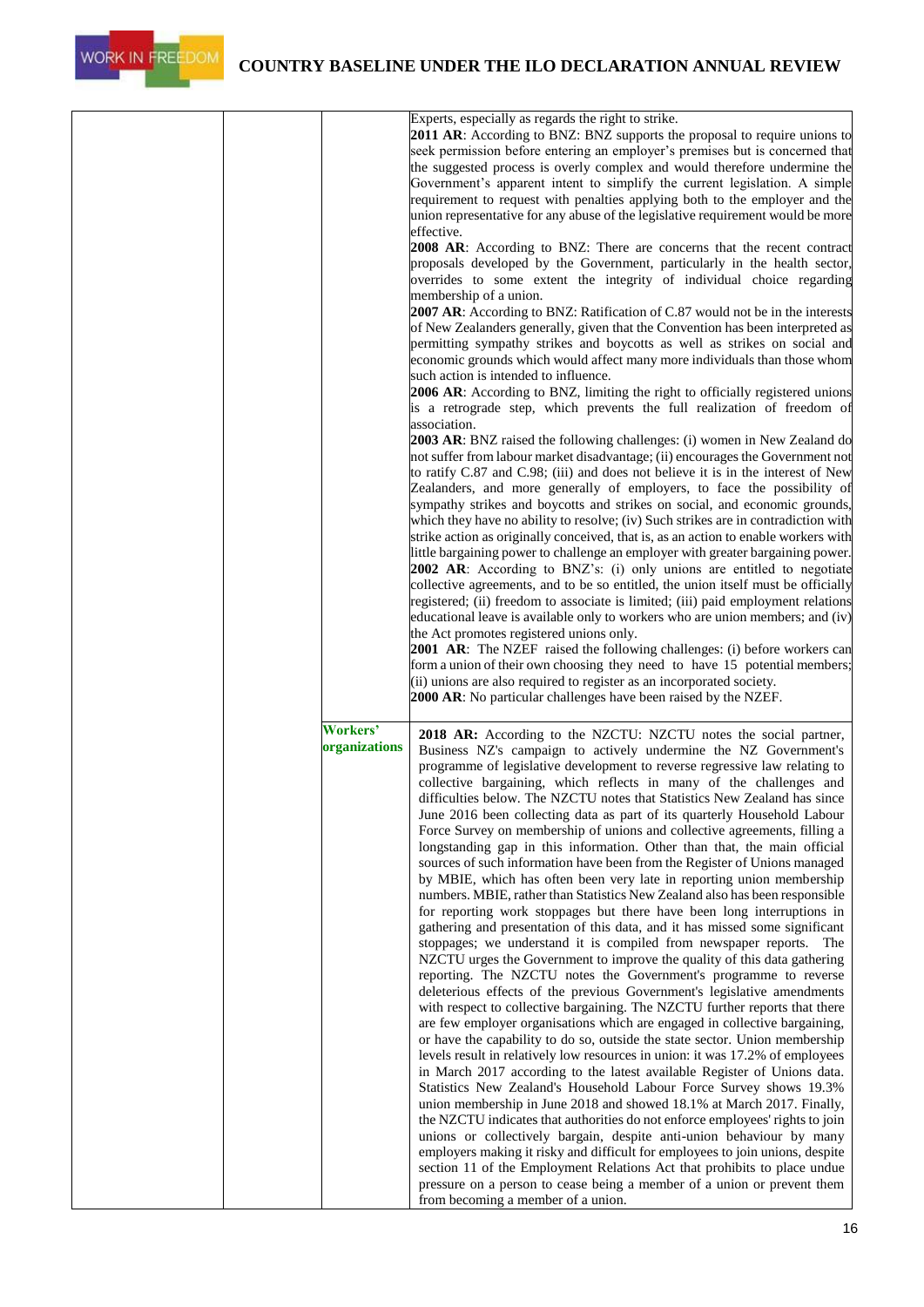

WORK IN FREEDOM

**2015 AR:** According to the NZCTU: NZCTU reiterates its strong disagreement with the Government's comments that there are no challenges and difficulties faced in relation to freedom of association and collective bargaining. It refers to its comments under the 2014 AR, and links therein for evidence of the Government's regressive attacks on freedom of association. As discussed in the 2014 AR, the Government continues to cut funding for programmes designed to promote freedom of association and collective bargaining. Workers access to paid leave for union training provided by Employment Related Education Leave (EREL) has been severely restricted by budget cuts of over 50 percent from \$2.05 million (in 2010) to \$889,000 (in 2012) and under \$500,000 (in the 2014/15 budget). Much of the Government's promotional efforts are informational only. Previously an active semiautonomous unit within the Department of Labour called the Partnership Resource Centre (PRC) provided active assistance to unions and employers (including in relation to collective bargaining issues) but the PRC was disbanded on 30 June 2012. There are major weaknesses in the Government's provision of information to migrants (an acknowledged group of workers who are extremely vulnerable to exploitation. The MBIE language hub [\(http://www.dol.govt.nz/languagehub/\)](http://www.dol.govt.nz/languagehub/)) sets out information documents in a number of other languages. There is a reasonable amount of information in some languages (such as Samoan) but the range and detail of translated information is appallingly low for many languages spoken less in New Zealand. Non- English speakers from Kiribati, Solomon, Tuvalu and Vanuatu must make do with a basic RSE explanation that does not fully explain the employment standards and, somewhat unbelievably, a factsheet on cooking and nutrition in New Zealand. It is little wonder that Pasifika are less likely to receive their entitlements when the information provided to them by the regulator is so inadequate. We strongly call for MBIE to undertake a translation exercise to make the full range of guidance available in the full range of languages spoken by the most frequent migrants to New Zealand (and with a particular emphasis on our Pasifika cousins). **2014 AR:** According to the NZCTU: The NZCTU strongly disagrees with the Government's comments that there are no challenges and difficulties faced in relation to freedom of association. The NZCTU has identified two key issues that appear to stand in the way of New Zealand's ratification of C.87: (i) the Employment Relations Act 2000 only permits strike action relating to bargaining for a new collective agreement for the striking

employees or on health and safety grounds; and (ii) secondary strike action (such as sympathy strikes) and strikes over social and economic issues are prohibited. These prohibitions have been held to be violations of freedom of association by the ILO Committee on Fredom of Association and the ILO has previously found that the Employment Relations Act 2000 does not comply with C.87. The NZCTU strongly disagrees with the Government's characterisation of the Employment Relations Act 2000 as "providing more flexibility, greater choice, and ensure a balance of fairness for both employers and employees." The NZCTU finds it disappointing to see the use of what it regards as propagandistic language by the Government. Furthermore, the Employment Relations Amendment Bill 2013 currently being considered by the Transport and Industrial Relations Select Committee contains a number of proposals which contravene ILO jurisprudence relating to freedom of association. The NZCTU believes that these proposed legal changes are in breach of C.87 and that the proposed measures are extremely retrogressive. The most egregious breaches relate to: (i) a sixty-day 'free hit' period that constitutes an unacceptable restriction on the right to strike; and (ii) unnecessary obstacles to and disproportionate deductions for taking strike action. The NZCTU has offered to assist the Government in seeking technical assistance on these changes but the Government has declined. These proposed legal changes, in breach of C.87, do not improve the prospects for ratification of

C.87 as the Government has expressed that it will not ratify treaties that the national legislation is not in full compliance with.

**2013 AR:** The NZCTU reported that challenges have occurred following the amendments of the Employment Relations Act which came into effect in 2011. As the Act enables employers to define certain workers as contractors instead of employees, these workers who are now being regarded as contractors are encountering hostility when attempting to unionize. The sectors concerned include ports where permanent jobs have been replaced by contract positions and in the meat and dairy processing sectors. While the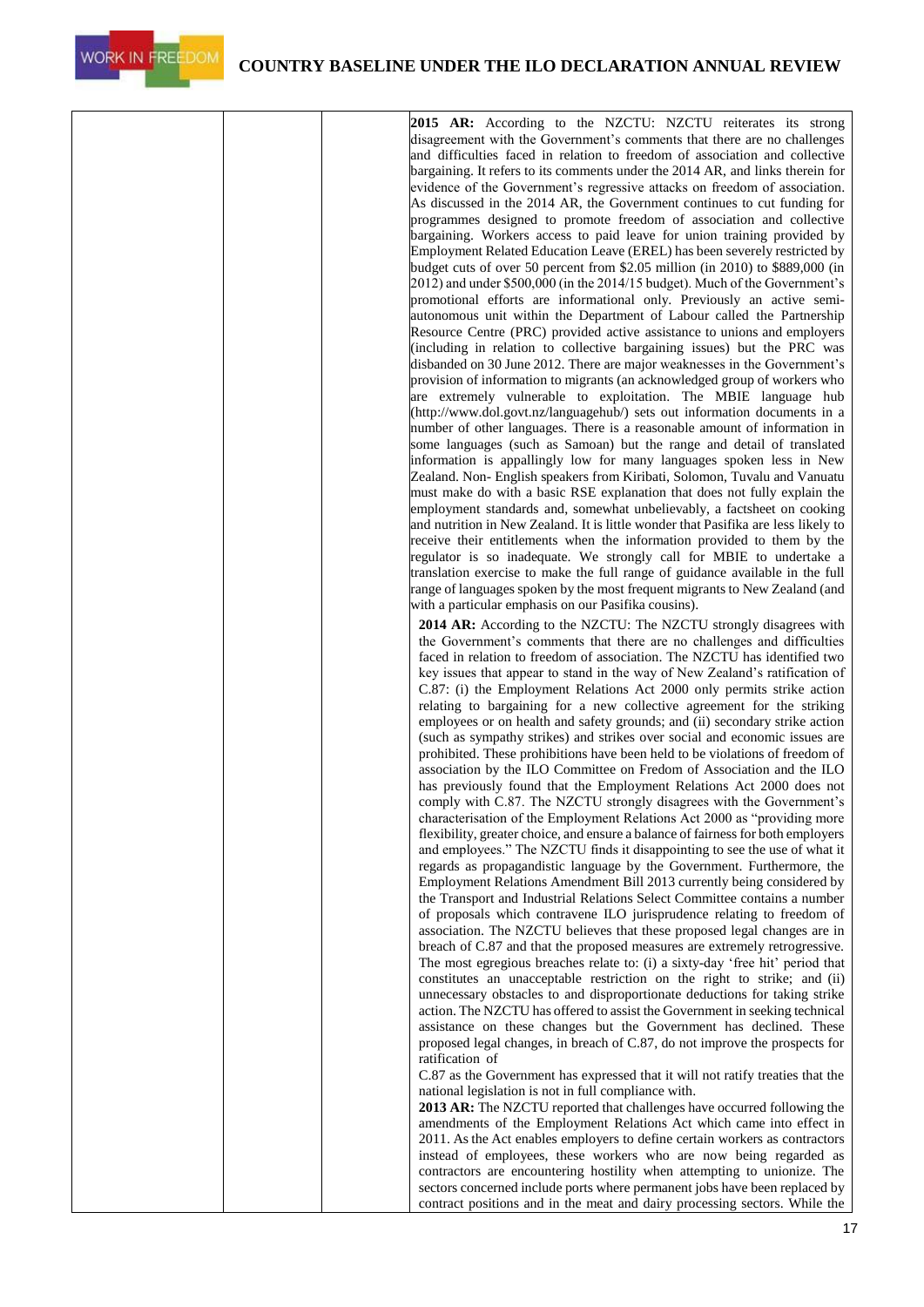

major dairy process company is unionized, smaller companies are not. Cases have been reported where employers who are hostile to union participation in a workplace repeatedly have breached the provisions of the Employment Relations Act to prevent unionization of their workplace. Even where a union wins a legal challenge against such employers' actions, the cost to a union in money, time, and energy may be such that the union and union membership are vulnerable following industrial action as a result of the aftermath. It has also led to a decline in membership and union influence from undermining of the union and in some cases direct bullying of workers who have taken industrial action to defend their right to organize. Furthermore, the recent legislative changes have limited union access to workplaces, creating a barrier to organising workers. There is now a requirement for unions to give one working day's notice of intention to visit a worksite. An employer has another day to decide whether to permit access. If the employer decides to refuse the application they have an additional day to respond in writing explaining why they are refusing access. The ground for refusal requires a "reasonable cause" to withhold access, but while "reasonable" is not defined in the law, this ground can be misused and it effectively frustrates union access to its members. Some employers have created additional barriers preventing a union representative from meeting with members, such as through restriction of union access to one-on-one meetings with individual workers.

**2011 AR:** The NZCTU raised the following challenges in the realization of freedom of association in New Zealand: (i) The Government has recently cut funding for the Employment Relations Education Contestable Fund (ERECF) by almost 56 per cent or \$1.2 million – from \$2.05 million to \$889,000 in its 2010 Budget; (i) In 2009, the NZCTU reported on Government amendments to the Employment Relations Act 2000, which meant that workers in workplaces with 20 or fewer workers could be employed on a trial employment period of up to 90 days, during which time the worker could be dismissed with no recourse to grievance procedures. In 2010, the Government introduced legislation to extend these provisions to workers at any workplaces regardless of the size. This is a negative move, and the NZCTU is opposed to the removal of employment rights during a worker's first 90 days employment given that short term employment decreases, among others, the likelihood of workers joining a union; (iii) While the Government's proposals to restrict union access state that employers will not be able to unreasonably withhold their consent to allow union officials into the workplace, they will be able to slow the process down. This could frustrate and at times isolate and intimidate union members or potential union members. Unions have experience of this under similar legislation in the 1990s.Preventing speedy resolution would in many instances mean that some workers would be denied assistance when they need it most; (iv) In July 2010, the Prime Minister announced the introduction of new legislation to reduce the labour rights of employees and of unions. If the proposed law changes are enacted they will restrict, *inter alia*, freedom of association meaning that New Zealand will no longer be compliant with C.87; (v) Since 2008 there has been an overall decrease in tripartite consultation. There are now fewer tripartite structures for the NZCTU to provide input into policy or operational deliberations. The Government commitment to the Decent Work Action Plan is reduced and there is not the same level of resourcing or commitment; and (vi) The NZCTU and union affiliates are organising to ensure that workers' rights are recognised, identifying barriers to workers participation in unions and to possible solutions to the problems. Work is underway on: exploring how to make it easier for workers to sign up with a union on first entering employment; how to more easily transfer union coverage when moving to a new job; improving options for workers communicating with unions; and providing workers with more information about the benefits of union coverage.

**2009 AR:** The NZCTU stated that union membership rates continued to be low, in particular, in the private sector.

**2007 AR:** According to NZCTU: lack of information and data collection caused by the cancellation of the magazine *ERA Info.*

**2001-2004 ARs:** NZCTU raised the following challenges: (i) two categories of workers are restricted from the PR: people required to work in order to continue receiving the "community wage" or unemployment benefit under the Social Security (Work Test) Amendment Act 1998, and prisoners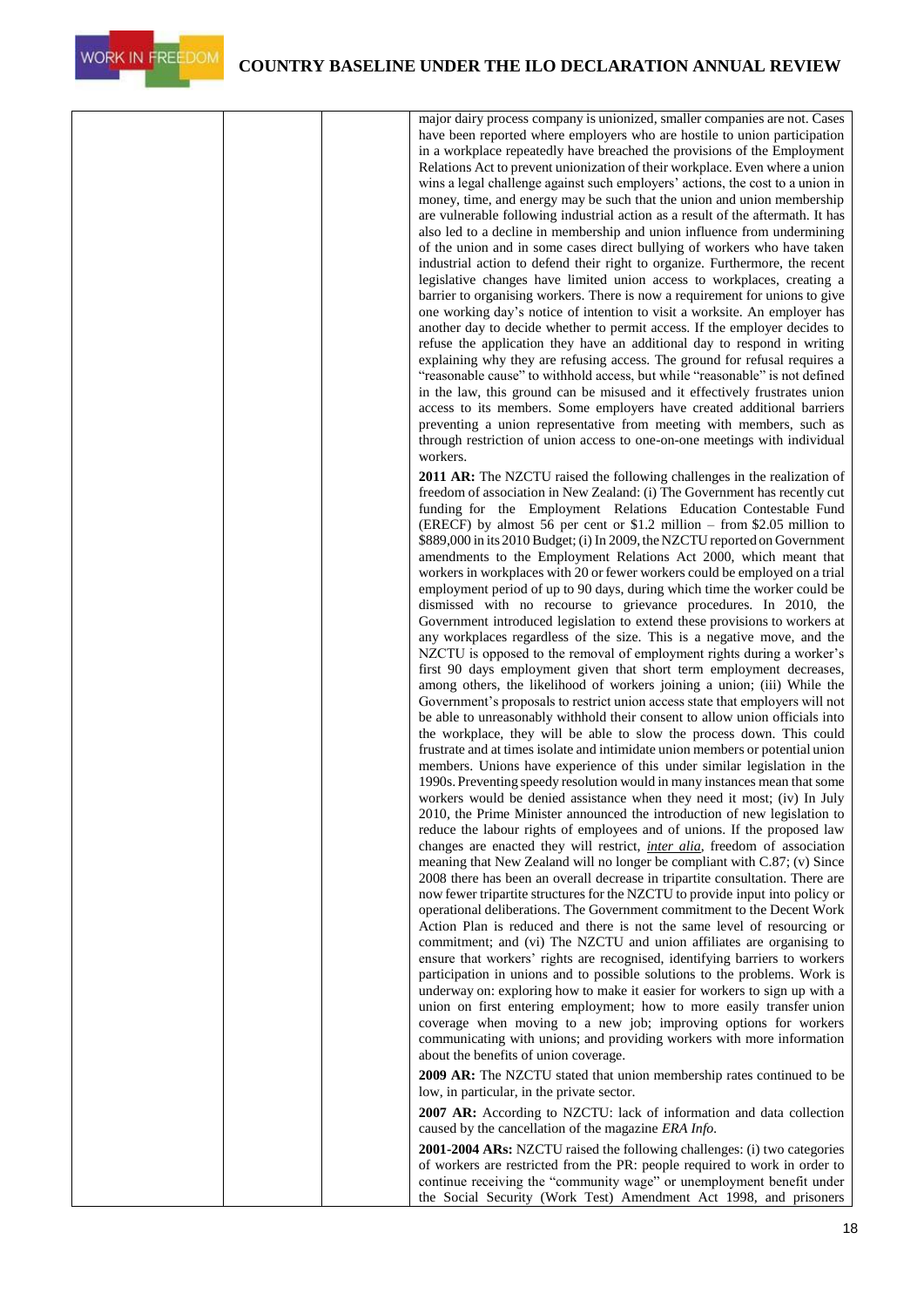|                     |                           | working for private enterprises during the course of their imprisonment; (ii)<br>the ECA provides insufficient protections for the PR.                                                                   |
|---------------------|---------------------------|----------------------------------------------------------------------------------------------------------------------------------------------------------------------------------------------------------|
|                     |                           | 2000 and 2002 ARs: According to ICFTU: (i) trade union membership                                                                                                                                        |
|                     |                           | plummeted; (ii) the limitation on strike rights remain the same in spite of the                                                                                                                          |
|                     |                           | coming into force of the ERA; (iii) ICFTU encourages the Government to                                                                                                                                   |
|                     |                           | ratify C.87 and C.98; and (iv) the Government has not amended the ECA to<br>make it consistent with the promotion and encouragement of collective                                                        |
|                     |                           | bargaining, as well as to allow trade unions to go on strike in support of multi-                                                                                                                        |
|                     |                           | employer collective agreements.                                                                                                                                                                          |
|                     |                           |                                                                                                                                                                                                          |
| <b>According to</b> |                           | 2019 AR: The main difficulties are: a) the lack of public awareness and/or support; b) Legal<br>the Government provisions; c) Prevailing employment practices and d) the Lack of capacity of workers'    |
|                     | organizations.            |                                                                                                                                                                                                          |
|                     |                           | <b>2018 AR:</b> The Government reports that the main difficulties are: a) Lack of public awareness                                                                                                       |
|                     |                           | and/or support; b) Lack of information and data; c) Legal provisions; d) Prevailing                                                                                                                      |
|                     |                           | employment practices ; e) Lack of capacity of responsible government institutions ; f) Lack of<br>capacity of employers' organizations; and g) Lack of capacity of workers' organizations. The           |
|                     |                           | Government specifically underlines that in practice the majority of employees are not union                                                                                                              |
|                     |                           | members, and bargaining is most frequently conducted on an individual basis at the level of the                                                                                                          |
|                     |                           | enterprise. Unions may therefore experience difficulties in recruiting and organising members<br>across industries. However, changes in the Employment Relations Amendment Bill, as well as              |
|                     |                           | the development of fair pay agreements, will support further bargaining including at an industry                                                                                                         |
|                     |                           | or occupation-level. Furthermore, the Government notes that BusinessNZ is a member of the                                                                                                                |
|                     |                           | Fair Pay Agreement Working Group, which has been convened to make independent<br>recommendations to the Government on the scope and design of a legislative system of industry                           |
|                     |                           | or occupation-wide bargaining. The Working Group is due to report back to the Government in                                                                                                              |
|                     |                           | November 2018. The Government will consider the recommendations of the Working Group                                                                                                                     |
|                     | before making proposals.  | 2016 – 2017 ARs: The Government of New Zealand considers that the current legislative                                                                                                                    |
|                     |                           | framework enables the effective realisation of freedom of association and the collective                                                                                                                 |
|                     |                           | bargaining of terms and conditions of employment where sought by the parties. All employees                                                                                                              |
|                     |                           | have the right to join a union and the right to collectively bargain through their union. The<br>Employment Relations Act contains detailed provisions and mechanisms to promote a process               |
|                     |                           | of orderly collective bargaining that recognizes the interests of employees and employers and                                                                                                            |
|                     |                           | is conducted in good faith. However, given that in practice most bargaining is conducted                                                                                                                 |
|                     |                           | individually between employer and employee, most employees are not union members and most<br>collective bargaining occurs at the level of the enterprise, unions may experience difficulties in          |
|                     |                           | recruiting and organizing members across industries                                                                                                                                                      |
|                     |                           | 2015 AR: According to the Government: The Government considers that there are no                                                                                                                         |
|                     |                           | challenges and difficulties faced with regard to the PR and that all workers have the right to join<br>a union or not join a union and the right to collectively bargain. For information with regard to |
|                     |                           | the current situation please refer to the secion on statistics on union membership and coverage                                                                                                          |
|                     | of collective agreements. |                                                                                                                                                                                                          |
|                     |                           | 2013-2014 ARs: According to the Government: The Government considers that there are no<br>challenges and difficulties faced with regard to the promotion and realization of freedom of                   |
|                     |                           | association. All employees have the right to join a union or not join a union.                                                                                                                           |
|                     |                           | <b>2011 AR:</b> In response to the NZCTU's comments, the Government provided the following                                                                                                               |
|                     |                           | information: (i) The baseline funding for ERECF was \$1.778 million back in 2002. Some<br>funding was transferred from the 2006/07 funding round appropriation and added to the                          |
|                     |                           | 2007/08, 2008/09 and 2009/10 funding round appropriations. The 2009/10 appropriation                                                                                                                     |
|                     |                           | reverted to the baseline funding of \$1.778 million. The reduction in funding for the 2010/11                                                                                                            |
|                     |                           | fiscal year is from \$1.778 million to \$889,000, a reduction of 50 per cent; (ii) The Government<br>is not aware of any evidence or research that shows trial periods are limiting, among others,       |
|                     |                           | workers' rights to access union membership; (iii) Employers have a right to control who comes                                                                                                            |
|                     |                           | onto a worksite at work time, and the Government considers that the proposal is consistent with                                                                                                          |
|                     |                           | relevant ILO Conventions; and (iv) The purpose of the proposed amendment is to clarify and<br>create certainty that communications while bargaining is underway are permissible provided                 |
|                     |                           | such communications adhere with the duty of good faith. Current case law supports this                                                                                                                   |
|                     | position.                 |                                                                                                                                                                                                          |
|                     |                           | <b>2009-2010 ARs:</b> The Government indicated that between 2003 and 2007 union membership as<br>a proportion of the total employed labour force has been static at approximately 17 per cent.           |
|                     |                           | Union membership is higher in the public sector and large enterprises in the private sector.                                                                                                             |
|                     |                           | 2007 AR: In response to NZCTU's comments, the Government indicated that the Department                                                                                                                   |
|                     |                           | of Labour has undertaken to provide information on the Employment Relations Service website.<br>The information will be available to a wider audience and will be updated on a more frequent             |
|                     |                           | basis than the previous publication. This website should be online by Christmas 2006.                                                                                                                    |
|                     |                           | 2006 AR: In response to BNZ's comments, the Government indicated that the requirements that                                                                                                              |
|                     |                           | only officially registered unions may bargain collectively does not constitute a barrier to                                                                                                              |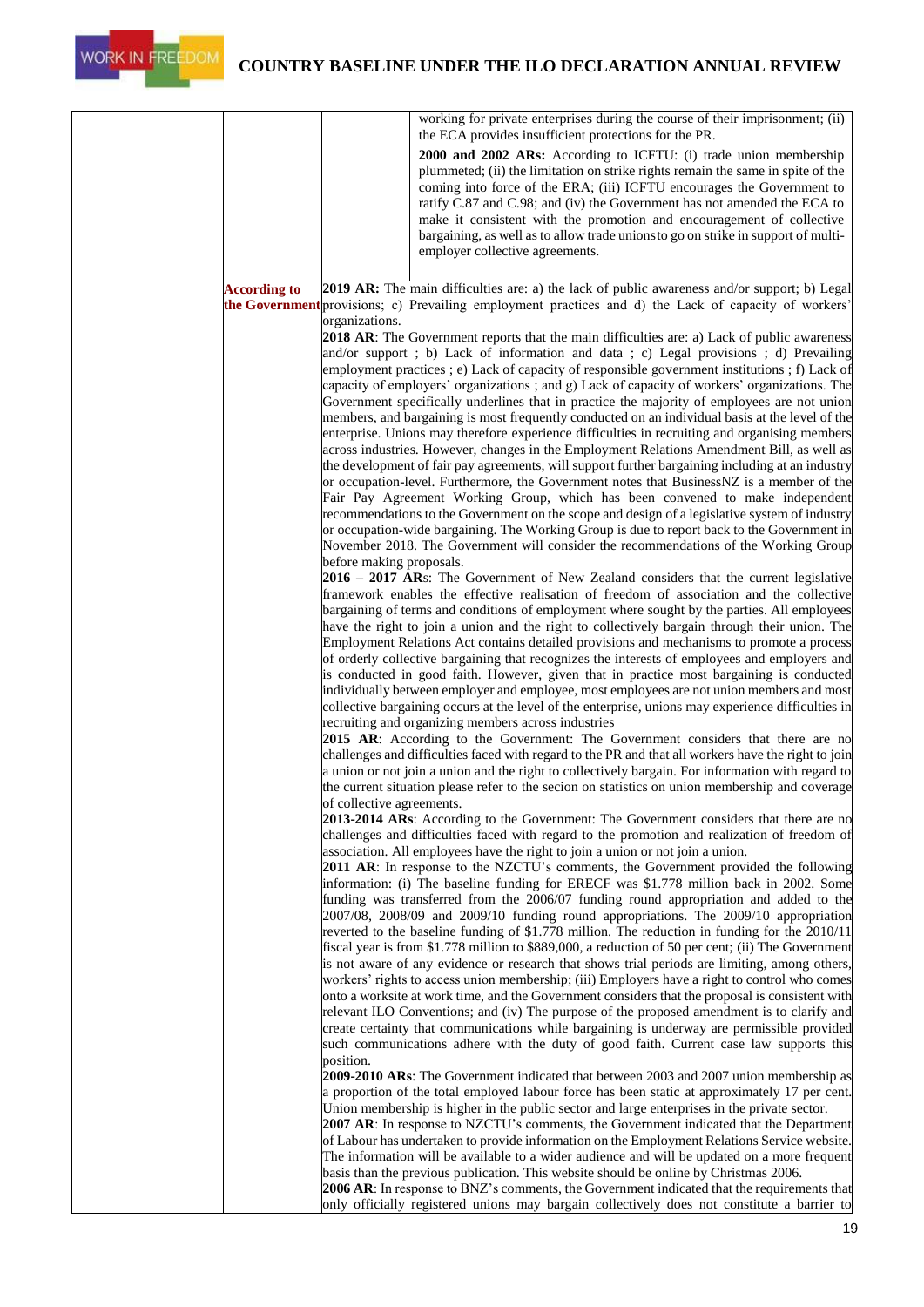

|                                                                                 |                                                                                                                                                                                                                                                                                                                                                                                                                                                                                                                                                                                                                                                                                                                                                                                                                                                                                                                                                                                                                      | freedom of association. Registration as a union protects members' interests and gives access to<br>the rights afforded to unions under the Employment Relations Act.                                                                                                                                                                                                                                           |  |  |  |
|---------------------------------------------------------------------------------|----------------------------------------------------------------------------------------------------------------------------------------------------------------------------------------------------------------------------------------------------------------------------------------------------------------------------------------------------------------------------------------------------------------------------------------------------------------------------------------------------------------------------------------------------------------------------------------------------------------------------------------------------------------------------------------------------------------------------------------------------------------------------------------------------------------------------------------------------------------------------------------------------------------------------------------------------------------------------------------------------------------------|----------------------------------------------------------------------------------------------------------------------------------------------------------------------------------------------------------------------------------------------------------------------------------------------------------------------------------------------------------------------------------------------------------------|--|--|--|
| <b>TECHNICAL</b><br><b>COOPERATION</b>                                          | <b>Request</b>                                                                                                                                                                                                                                                                                                                                                                                                                                                                                                                                                                                                                                                                                                                                                                                                                                                                                                                                                                                                       | 2014 AR: According to the NZCTU: Despite the Government's refusal to date, the NZCTU<br>believes that there is value in ILO technical assistance to bring the national legislation into<br>conformity with C.87.                                                                                                                                                                                               |  |  |  |
|                                                                                 | <b>Offer</b>                                                                                                                                                                                                                                                                                                                                                                                                                                                                                                                                                                                                                                                                                                                                                                                                                                                                                                                                                                                                         | ILO.                                                                                                                                                                                                                                                                                                                                                                                                           |  |  |  |
| <b>EXPERT-ADVISERS'</b><br><b>OBSERVATIONS-</b><br><b>RECOMMENDATIONS</b>       |                                                                                                                                                                                                                                                                                                                                                                                                                                                                                                                                                                                                                                                                                                                                                                                                                                                                                                                                                                                                                      | 2011 AR: The NZCTU indicated that 2009 AR: The NZCTU indicated that the ILO's cooperation was needed<br>in the review of the New Zealand legislation and practice for compliance with C.87.<br>2008 AR: The ILO Declaration Expert-Advisers (IDEAs) were concerned that the Government of New<br>Zealand (and three other governments) had indicated the current impossibility to ratify C.87, without further |  |  |  |
|                                                                                 | justification (cf. paragraph 29 of the 2008 Annual Review Introduction - ILO: GB.301/3).<br>2005 AR: The IDEAs listed New Zealand among the countries where some efforts are being made in terms of<br>research, advocacy, activities, social dialogue, national policy formulation, labour law reform, preventive,<br>enforcement and sanctions mechanisms and/or ratification. Furthermore, the ILO Declaration Expert-Advisers<br>stated that they hope that the momentum of the positive dialogue on the realization of the PR will be kept, and<br>the intention to ratify C.87 will be realized soon in New Zealand (cf. paragraphs 13 and 139 of the 2005 Annual<br>Review Introduction - ILO: GB.292/4).                                                                                                                                                                                                                                                                                                     |                                                                                                                                                                                                                                                                                                                                                                                                                |  |  |  |
|                                                                                 | <b>2004 AR:</b> The IDEAs noted the meaningful exchange that can take place when employers' and workers'<br>organizations enter the process of dialogue that is also constituted by this annual review process such as in the<br>case of New Zealand (cf. paragraph 82 of the 2004 Annual Review Introduction - ILO: GB.289/4).                                                                                                                                                                                                                                                                                                                                                                                                                                                                                                                                                                                                                                                                                      |                                                                                                                                                                                                                                                                                                                                                                                                                |  |  |  |
|                                                                                 | 2001 AR: The IDEAs noted that relatively few national employers' organizations had submitted separate<br>observations; but where they did, they offered useful insights into their experiences and the implications of recent<br>legislative and institutional developments, such as in New Zealand (cf. paragraph 76 of the 2001 Annual Review<br>Introduction $-$ ILO: GB.280/3/1).                                                                                                                                                                                                                                                                                                                                                                                                                                                                                                                                                                                                                                |                                                                                                                                                                                                                                                                                                                                                                                                                |  |  |  |
| <b>GOVERNING BODY</b><br><b>OBSERVATIONS/</b><br><b>RECOMMENDATIONS</b>         | 2015 AR: At its March 2014 Session, the Governing Body invited the Director-General to: (a) take into account<br>its guidance on key issues and priorities with regard to assisting member States in their efforts to respect,<br>promote and realize fundamental principles and rights at work; and (b) take account of this goal in the Office's<br>resource mobilization initiatives.                                                                                                                                                                                                                                                                                                                                                                                                                                                                                                                                                                                                                             |                                                                                                                                                                                                                                                                                                                                                                                                                |  |  |  |
|                                                                                 | 2013 AR: At its November 2012 Session, the Governing Body requested the Director-General to take full<br>account of the ILO Plan of Action on Fundamental Principles and Rights at Work (2012-2016) and allocate<br>the necessary resources for its implementation. This plan of action is anchored in the universal nature of the<br>fundamental principles and rights at work (FPRW), their inseparable, interrelated and mutually reinforcing<br>qualities and the reaffirmation of their particular importance, both as human rights and enabling conditions. It<br>reflects an integrated approach, which addresses both the linkages among the categories of FPRW and between<br>them, and the other ILO strategic objectives in order to enhance their synergy, efficiency and impact. In this<br>regard, freedom of association and the effective recognition of the right to collective bargaining are particularly<br>emphasized as enabling rights for the achievement of all these strategic objectives. |                                                                                                                                                                                                                                                                                                                                                                                                                |  |  |  |
|                                                                                 | 2011 AR: At its March 2010 Session, the Governing Body decided that the recurrent item on the agenda of the<br>101 <sup>st</sup> Session (2012) of the International Labour Conference should address the ILO strategic objective of<br>promoting and realizing fundamental principles and rights.                                                                                                                                                                                                                                                                                                                                                                                                                                                                                                                                                                                                                                                                                                                   |                                                                                                                                                                                                                                                                                                                                                                                                                |  |  |  |
|                                                                                 | 2009 AR: During its March 2009 Session, the Governing Body included the review of the follow-up to the 1998<br>ILO Declaration on Fundamental Principles and Rights at Work on the agenda of the 99th Session (2010) of the<br>International Labour Conference.                                                                                                                                                                                                                                                                                                                                                                                                                                                                                                                                                                                                                                                                                                                                                      |                                                                                                                                                                                                                                                                                                                                                                                                                |  |  |  |
| <b>INTERNATIONAL</b><br><b>LABOUR</b><br><b>CONFERENCE</b><br><b>RESOLUTION</b> | 2013 AR: In June 2012, following the recurrent item discussion on fundamental principles and rights at work,<br>under the ILO declaration on Social Justice for a Fair Globalization, 2008 and the ILO Declaration on<br>Fundamental Principles and Rights at Work and its Follow-up, 1998, the International Labour Conference<br>adopted the Resolution concerning the recurrent discussion on fundamental principles and rights at work. This<br>resolution includes a framework for action for the effective and universal respect, promotion and realization<br>of the FPRW for the period 2012-16. It calls for the Director-General to prepare a plan of action incorporating<br>the priorities laid out in this framework for action for the consideration of the Governing Body at its 316 <sup>th</sup><br>Session in November 2012.                                                                                                                                                                       |                                                                                                                                                                                                                                                                                                                                                                                                                |  |  |  |
|                                                                                 | 2011 AR: Following a tripartite debate at the Committee on the 1998 Declaration, the 99th Session (2010) of the<br>International Labour Conference adopted a Resolution on the follow-up to the ILO Declaration on Fundamental<br>Principles and Rights at Work on 15 June 2010. The text appended to this Resolution supersedes the Annex to<br>the ILO Declaration on Fundamental Principles and Rights at Work, and is entitled "Annex to the 1998<br>Declaration (Revised)". In particular, the Resolution "[notes] the progress achieved by Members in respecting,<br>promoting and realizing fundamental principles and rights at work and the need to support this progress by<br>maintaining a follow-up procedure. For further information, see pages 3-5 of the following link:<br>http://www.ilo.org/wcmsp5/groups/public/---ed_norm/--<br>relconf/documents/meetingdocument/wcms_143164.pdf.                                                                                                             |                                                                                                                                                                                                                                                                                                                                                                                                                |  |  |  |